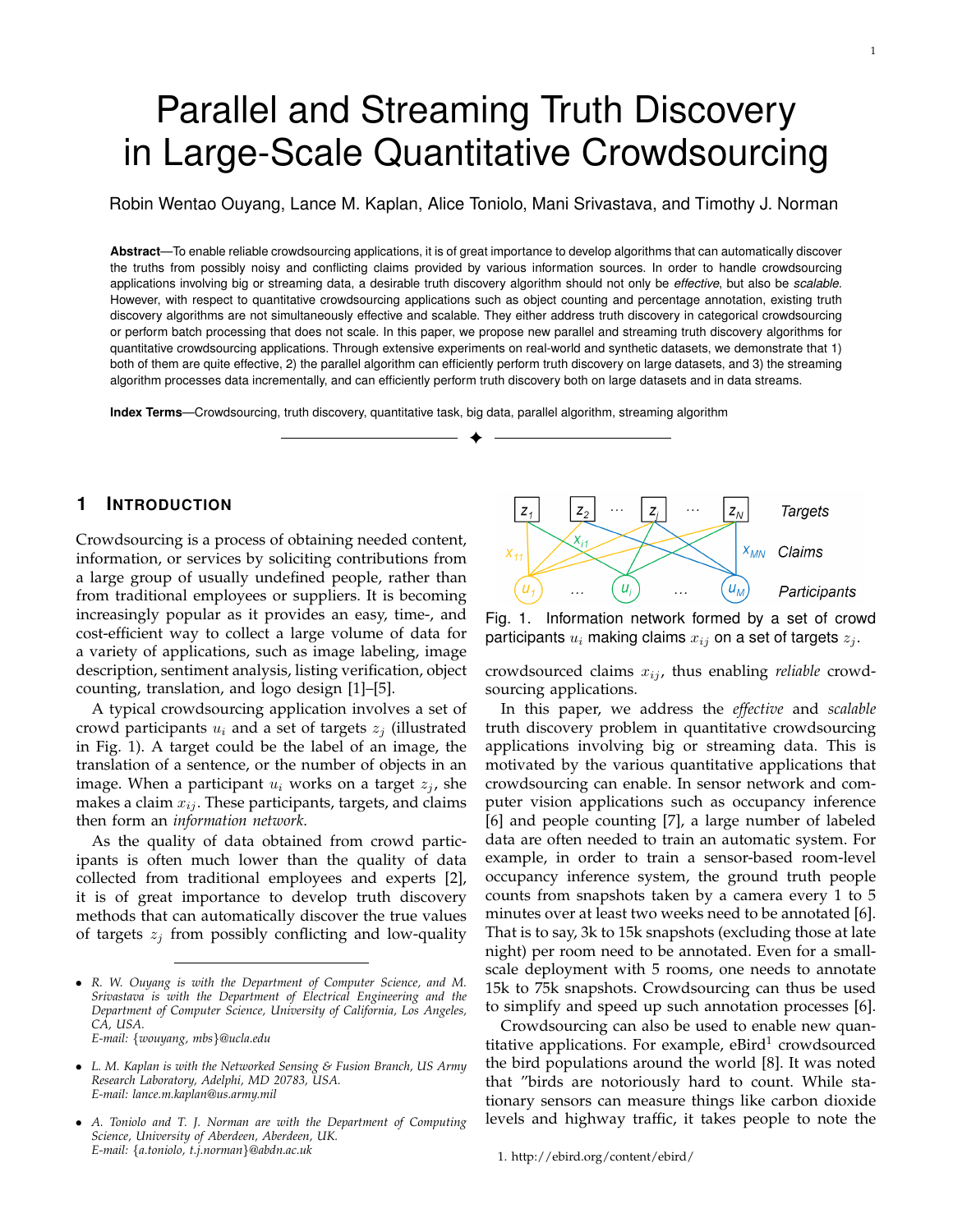type and number of birds in an area". In May 2013, eBird gathered 5.6 million new observations from 169 countries [8]. As another example, Indonesian voters crowdsourced ballot counts to protect against election fraud in 2014 [9]. It was reported that "in just two days, the (General Elections Commissions') website has garnered 1,200 users who 'crowdcounted' over 31,000 documents" [9]. Furthermore, our previous work [10] crowdsourced the waiting line length and the occupancy level in local businesses and services, where physical sensor networks encounter the scalability problem.

However, the lack of an effective and scalable quantitative truth discovery algorithm may hinder the usefulness of these large-scale crowdsourcing applications. Most existing truth discovery methods [11]–[17] are designed for categorical or even binary truth discovery. They rely on the agreement among claims and use the rates of exactly correct claims to capture participants' abilities. These methods are thus not effective or even not applicable for quantitative crowdsourcing applications, where it is not uncommon that each participant provides a different claim for a target, and the rate of exactly correct claims is small for any participant. Moreover, due to the networked nature of crowdsourcing applications (Fig. 1), these methods perform batch truth discovery on the whole networked data, which does not scale.

We recently proposed the Truth, Bias, and Precision (TBP) model [10] for quantitative truth discovery. The TBP model uses biases and precisions to capture crowd participants' abilities in quantity estimation, and it naturally incorporates the similarity between the latent truth and each crowdsourced claim. Although the TBP model has been shown to be more effective than existing truth discovery methods for quantitative crowdsourcing [10], the original model inference algorithm is also not scalable. This is because it is a batch algorithm and the inferences of target-related and participant-related parameters are coupled together such that joint optimization must be performed. Wang et al. [18] recently proposed a recursive truth discovery method that is scalable. However, it is designed for binary truth discovery, and is not applicable to quantitative crowdsourcing.

In this paper, we propose a parallel algorithm and a streaming algorithm to handle truth discovery in largescale quantitative crowdsourcing applications. We first develop a new batch algorithm based on the TBP model. This algorithm decouples the inferences of target-related and participant-related parameters, and is thus amenable to scalable truth discovery upon further modification. We then examine its structure and exploit the MapReduce framework [19] to develop a parallel algorithm that can efficiently handle big data. This algorithm decomposes the large-scale truth discovery problem into several small-scale map and reduce tasks that can be run in parallel over a cluster of processors. Finally, we exploit the on-line expectation-maximization (EM) algorithm [20] to develop a streaming algorithm, which recursively updates its parameters by processing data incrementally.

It can thus efficiently perform truth discovery both on large datasets and in data streams. Through extensive experiments, we demonstrate that both the parallel and the streaming algorithms are simultaneously effective and scalable. To our best knowledge, both the MapReduce framework and the on-line EM algorithm have not been explored for enabling large-scale truth discovery in crowdsourcing applications.

In summary, our main contributions are as follows:

- 1) We address the effective and scalable truth discovery problem in quantitative crowdsourcing applications involving big or streaming data.
- 2) We propose a parallel algorithm and a streaming algorithm that are both effective and scalable.
- 3) We analyze the time and the space complexity of these proposed algorithms.
- 4) We conduct extensive experiments on both realworld and synthetic datasets to evaluate the performance of these proposed truth discovery algorithms and other state-of-the-art competitors.

The remainder of this paper is organized as follows. We formalize the problem in Section 2 and briefly review the TBP model in Section 3. We then develop new batch, parallel, and streaming truth discovery algorithms in Sections 4, 5, and 6. We analyze the time and the space complexity of these algorithms in Section 7. Experimental results are presented in Section 8. We discuss other research problems and related work in Sections 9 and 10. Finally, we conclude the paper in Section 11.

# **2 PROBLEM STATEMENT**

For ease of illustration, we list the notations used in this paper in Table 1. A typical quantitative crowdsourcing task is to ask crowd participants to count the number of target quantities such as people, vehicles, and animals in images, video frames, local businesses, or other scenarios [6]–[10]. Consider a scenario where  $M$  crowd participants  $u_i$  make quantitative claims  $x_{ij}$  (e.g., 5, 12, and 20) on N target quantities  $z_i$  (e.g., the number of people in the  $j$ th image). We only observe the crowdsourced claims  $x_{ij}$ , but not the true quantity values  $z_i$ . The truth discovery problem in quantitative crowdsourcing applications is to automatically recover the true quantity values  $z_j$  from crowdsourced claims  $x_{ij}$ .

# **3 REVIEW OF THE TBP MODEL**

In this section, we briefly review the Truth, Bias, and Precision (TBP) model proposed in [10], summarize its properties, outline the original truth discovery algorithm, and discuss its scalability issue.

## **3.1 The TBP Model**

The structure of the TBP model is shown in Fig. 2. The TBP model is specifically designed to tackle truth discovery in quantitative crowdsourcing applications. It jointly models the following variables: 1) a target's latent true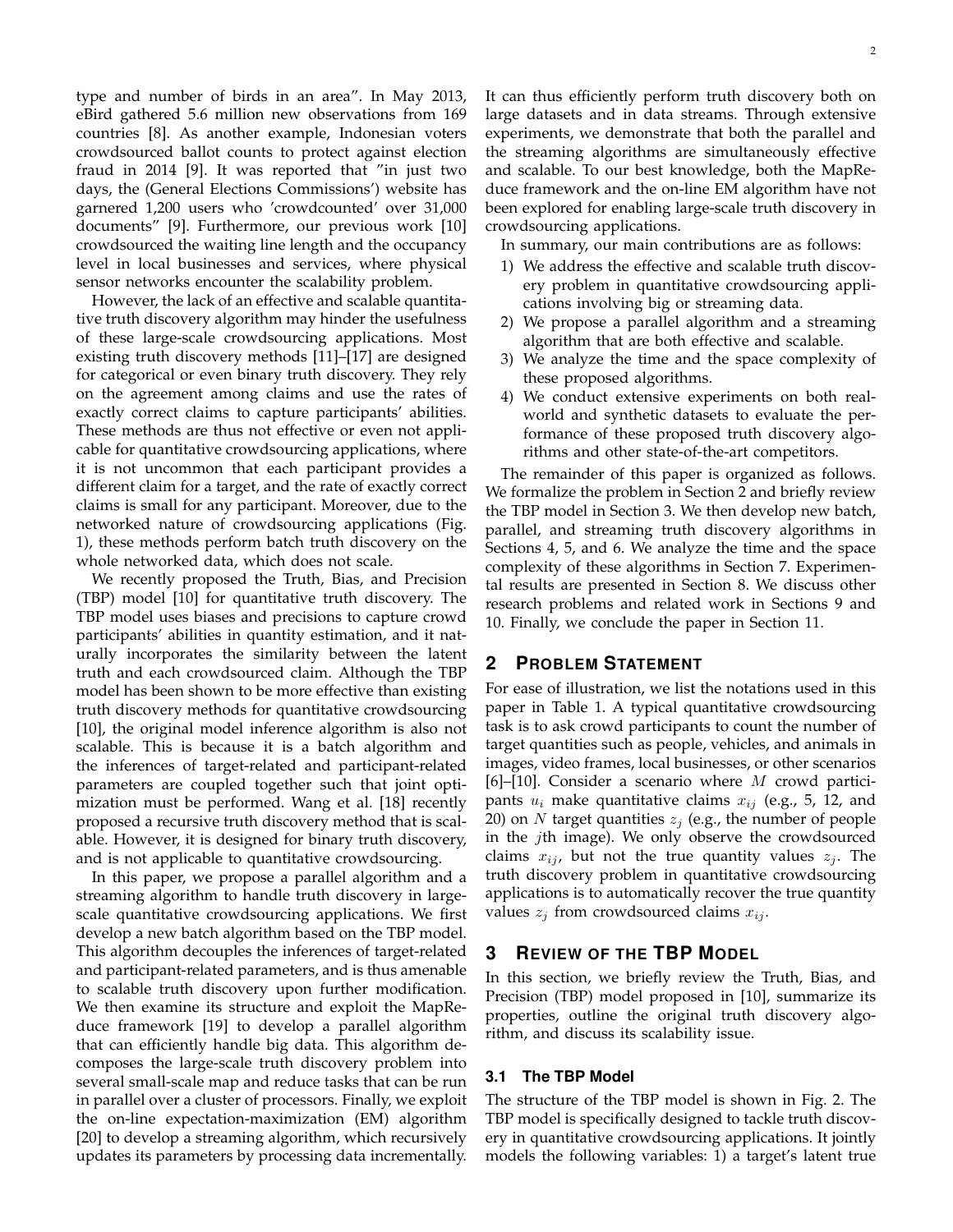TABLE 1 Notations.

| <b>Notation</b>  | Meaning                                          |
|------------------|--------------------------------------------------|
| М                | # of crowd participants                          |
| N                | # of target quantities                           |
| K                | # of underlying difficulty levels                |
| $\overline{P}$   | # of processors                                  |
| X                | # of claims                                      |
| $u_i$            | <i>i</i> th participant                          |
| $z_j$            | true value of the $j$ th target quantity         |
| $\mathcal{U}_i$  | set of participants who make a claim on $z_i$    |
| $\mathcal{Z}_i$  | set of targets that $u_i$ makes a claim on       |
| $\pi_k$          | probability that task difficulty is in level $k$ |
| $r_{jk}$         | difficulty of estimating $z_i$ is in level k     |
| $h_{ik}$         | $u_i$ 's bias in difficulty level $k$            |
| $\lambda_{ik}$   | $u_i$ 's precision in difficulty level $k$       |
| $x_{ij}$         | claim that $u_i$ makes on $z_i$                  |
| $\mathbf{x}_i$   | all the claims on $z_i$                          |
| $\mu_j, \nu_j$   | hyperparameters for $z_i$                        |
| $a_{ik}, b_{ik}$ | hyperparameters for $\lambda_{ik}$               |

quantity value  $z_j$ , 2) a task's underlying difficulty level  $r_{jk}$ , 3) a participant's quantity estimation bias  $h_{ik}$  and precision  $\lambda_{ik}$ , and 4) a participant's claim  $x_{ij}$ . Among these variables, only the claim  $x_{ij}$  is observed.

**1) Latent truth.** It models that the target quantity in each task has a latent true value  $z_j$ , which is generated from a Gaussian distribution as

$$
p(z_j|\mu_j, \nu_j) = \mathcal{N}(z_j|\mu_j, 1/\nu_j) = \sqrt{\frac{\nu_j}{2\pi}} \exp\left[-\frac{\nu_j}{2}(z_j - \mu_j)^2\right]
$$

where  $\mu_j$  and  $\nu_j$  are hyperparameters, encoding the prior belief on the mean and the precision (i.e., inverse of the variance) of  $z_i$ .

**2) Difficulty level.** It models that there are K discrete difficulty levels (such as easy, normal, and hard). This is motivated by the observations from Fig. 4 in [10], where multiple modes are observed in participants' quantity estimation errors. By modeling difficulty levels, the errors around each mode can then be well explained as caused by a specific difficulty level and can be conveniently modeled by a parametric distribution. In particular, each task draws an unobserved underlying difficulty indicator  $r_{jk}$  from a multinomial distribution as

$$
p(r_{jk}=1|\pi_k)=\pi_k,
$$

where  $\pi_k$  is the probability that the task difficulty is in level k.  $r_{jk}$  uses 1-of-K coding, where only 1 out of K  $r_{jk}$  can be 1 and others are all 0. Using such a coding, when we write  $r_{jk}$ , we implicitly imply  $r_{jk} = 1$ .

**3) Participant's bias and precision.** It models that each participant  $u_i$  has K pairs of (bias, precision) parameters  $(h_{ik}, \lambda_{ik})$  in quantity estimation. The choice of which pair to use depends on the underlying task difficulty  $r_{ik}$ . It also imposes the prior probability on each  $\lambda_{ik}$  as

$$
p(\lambda_{ik}|a_{ik}, b_{ik}) = \text{Gamma}(\lambda_{ik}|a_{ik}, b_{ik})
$$

$$
= \frac{1}{\Gamma(a_{ik})} b_{ik}^{a_{ik}} \lambda_{ik}^{a_{ik}-1} \exp(-b_{ik}\lambda_{ik}),
$$



Fig. 2. Structure of the Truth, Bias, and Precision (TBP) model. Each node represents a random variable. Dark shaded nodes represent observed variables, light nodes represent latent variables and model parameters, and nodes without a circle represent hyperparameters.

where  $a_{ik}$ ,  $b_{ik}$  are hyperparameters of a Gamma distribution (the conjugate prior of the precision parameter of a Gaussian distribution), encoding the prior belief on  $\lambda_{ik}$ .

**4) Crowdsourced claim.** It models the conditional probability that  $u_i$  makes a claim  $x_{ij}$  on a target  $z_i$  as

$$
p(x_{ij}|z_j, r_{jk}, h_{ik}, \lambda_{ik}) = \mathcal{N}(x_{ij}|z_j + h_{ik}, 1/\lambda_{ik}).
$$
 (1)

In (1), the underlying task difficulty  $r_{jk}$  impacts which  $(h_{ik}, \lambda_{ik})$  pair  $u_i$  will use to generate  $x_{ij}$ .  $x_{ij}$  is centered at  $z_j + h_{ik}$  (instead of  $z_j$  in order to reflect the participant's estimation bias), and its spread is controlled by  $\lambda_{ik}$ .

The hyperparameters are set as follows

$$
\mu_j = \check{z}_j, \nu_j = \frac{|\mathcal{U}_j|^2}{\sum_{i \in \mathcal{U}_j} (x_{ij} - \check{z}_j)^2}, a_{ik} = 1 + 10^{-4}, b_{ik} = 10^{-4}.
$$

where  $\check{z}_j = \text{median}_{i \in \mathcal{U}_j}(x_{ij})$  and  $\mathcal{U}_j$  is the set of participants who make a claim on  $z_i$ . These hyperparameters can encode prior belief and also help alleviate model overfitting.

The number  $K$  of difficulty levels is set empirically, based on the type of tasks (implying different overall difficulties) [10].  $K$  is set to 3 for object counting tasks, and  $K$  is set to 2 for percentage annotation tasks.

#### **3.2 Properties**

,

It can be shown that the TBP model holds the following properties [10] which make it more appropriate for quantitative truth discovery than existing categorical truth discovery methods [11]–[17].

- 1) The TBP model uses biases and precisions to capture participants' abilities in quantity estimation. In contrast, categorical truth discovery methods use the rates of exactly correct claims to capture participants' abilities. Such rates are usually very small for any participant in quantitative crowdsourcing.
- 2) The TBP model naturally incorporates the similarity between the latent truth and each crowdsourced claim. The more similar a claim (after bias correction) is to the latent truth, the more likely such a claim can be observed. In contrast, in most categorical truth discovery methods, the likelihood of observing a claim is the same for any claim that differs from the latent truth.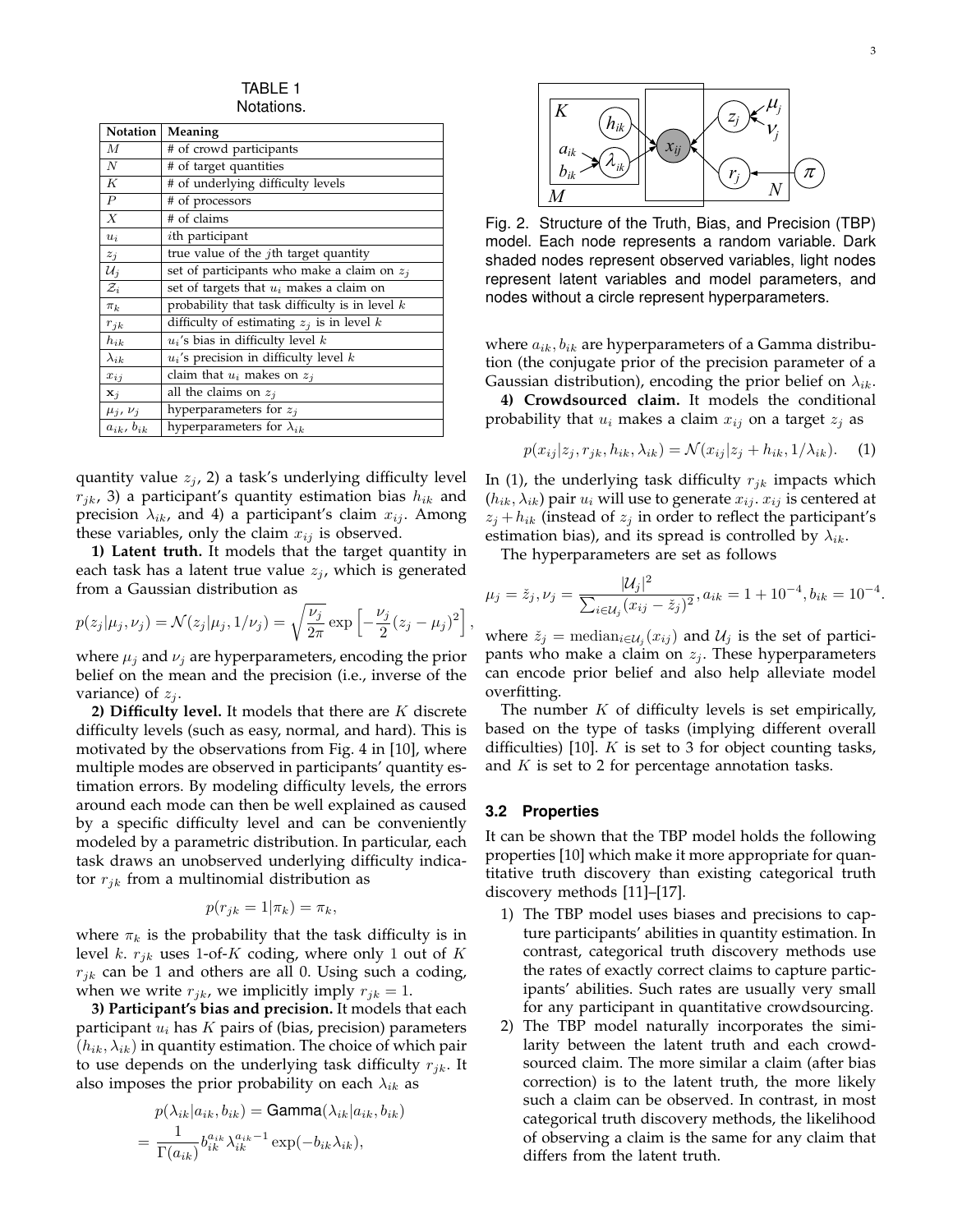

Fig. 3. Illustration of different truth discovery algorithms. x denotes a crowdsourced claim and – denotes a missing value (i.e., the corresponding u does not make a claim on the corresponding  $z$ ). (a) Batch truth discovery. It loads the whole dataset for processing. (b) Parallel truth discovery. It splits the whole dataset into small chunks, which are processed by map tasks in parallel. The outputs of the map tasks are then sorted and input to the reduce tasks. (c) Streaming truth discovery. It loads and processes data incrementally, and updates its parameters recursively.

3) The marginal probability of observing a claim under the TBP model is given by a Gaussian mixture model. Therefore, TBP has the ability to model the estimation errors in crowdsourced claims with complex underlying distributions, such as multimodal, caused by varying task difficulties.

#### **3.3 Original Truth Discovery Algorithm**

Given the TBP model, the original truth discovery algorithm in [10] treats  $\mathbf{R} = \{r_{jk}\}\$ as latent variables,  $\boldsymbol{\theta} =$  $\{\pi_k, z_j, h_{ik}, \lambda_{ik}\}\$ as model parameters, and  $\mathbf{X} = \{x_{ij}\}\$ as observed data. It is developed based on the Expectation Maximization (EM) algorithm [21], [22], and it iterates over an E-step and an M-step until model convergence. The converged  $z_j$  values are used as the estimated truths.

In the E-step (tth iteration), it computes the expectations of the latent variables  $r_{jk}$  as

$$
\gamma_{jk}^{(t)} \equiv \mathbb{E}_{\mathbf{R}|\mathbf{X},\theta^{(t)}}(r_{jk}) \propto \pi_k^{(t)} \prod_{i \in \mathcal{U}_j} \mathcal{N}(x_{ij}|z_j^{(t)} + h_{ik}^{(t)}, 1/\lambda_{ik}^{(t)}).
$$

For each  $j$ ,  $\gamma^{(t)}_{jk}$  needs to be normalized over  $k.$ 

In the M-step, it first computes  $\pi_k^{(t+1)} = \frac{\sum_j \gamma_{jk}^{(t)}}{N}$ . It then initializes  $z_j$  as  $z_j^{(t)}$  and iterates over the following system of equations until convergence.

$$
h_{ik} = \frac{\sum_{j \in \mathcal{Z}_i} \gamma_{jk}^{(t)} (x_{ij} - z_j)}{\sum_{j \in \mathcal{Z}_i} \gamma_{jk}^{(t)}},
$$
  
\n
$$
\lambda_{ik} = \frac{\frac{1}{2} \sum_{j \in \mathcal{Z}_i} \gamma_{jk}^{(t)} + a_{ik} - 1}{\frac{1}{2} \sum_{j \in \mathcal{Z}_i} \left[ \gamma_{jk}^{(t)} (x_{ij} - z_j - h_{ik})^2 \right] + b_{ik}},
$$
  
\n
$$
z_j = \frac{\nu_j \mu_j + \sum_k \left[ \gamma_{jk}^{(t)} \sum_{i \in \mathcal{U}_j} (\lambda_{ik} (x_{ij} - h_{ik})) \right]}{\nu_j + \sum_k \left( \gamma_{jk}^{(t)} \sum_{i \in \mathcal{U}_j} \lambda_{ik} \right)}.
$$
 (2)

The converged values  $h_{ik}^*$ ,  $\lambda_{ik}^*$ , and  $z_j^*$  are treated as  $h_{ik}^{(t+1)}$ ,  $\lambda_{ik}^{(t+1)}$ , and  $z_j^{(t+1)}$ .

#### **3.4 Scalability Issue**

It is observed that the original truth discovery algorithm presented in Section 3.3 is unfortunately not scalable. This is because 1) each update needs all the available data  $x_{ij}$ , and 2) the optimal  $h_{ik}^*$ ,  $\lambda_{ik}^*$ , and  $z_j^*$  of (2) do not have closed-form solutions, but are coupled together so that joint optimization must be performed (e.g., each optimal  $h_{ik}^*$  depends on a set of unknown  $z_j$ , and each optimal  $z_j^*$  depends on a set of unknown  $h_{ik}$  and  $\lambda_{ik}$ ).

# **4 BATCH TRUTH DISCOVERY**

In this section, we develop a new batch truth discovery algorithm based on the TBP model. This algorithm decouples the inferences of target-related  $(z_j)$  and participant-related  $(h_{ik}, \lambda_{ik})$  parameters. We illustrate its structure in Fig. 3(a). As a batch algorithm, it is still not scalable. However, it can be extended to handle big data upon further modification, which results in a new parallel algorithm in Section 5 and a new streaming algorithm in Section 6. We also illustrate the structures of these two algorithms in Fig. 3 in order to demonstrate the core ideas and differences of them.

## **4.1 Overview**

The idea behind this new batch algorithm is to move the inference of  $z_i$  to the E-step, rather than in the M-step. In other words,  $z_j$  is treated as a latent variable rather than a model parameter. This is motivated by the observation from Fig. 2 that crowdsourced claims corresponding to the same target are *conditionally independent* when both the task difficulty  $r_{jk}$  and the target value  $z_j$  are given (otherwise, they are dependent).

In this new algorithm, we compute the expectations of task difficulties  $r_{jk}$ , target-related parameters  $z_j$ , and their functions in the E-step, and we only need to update participant-related parameters  $h_{ik}$  and  $\lambda_{ik}$  in the M-step. By doing so, the expectations of  $z_i$  and the updating rules of  $h_{ik}$  and  $\lambda_{ik}$  all have *closed forms*.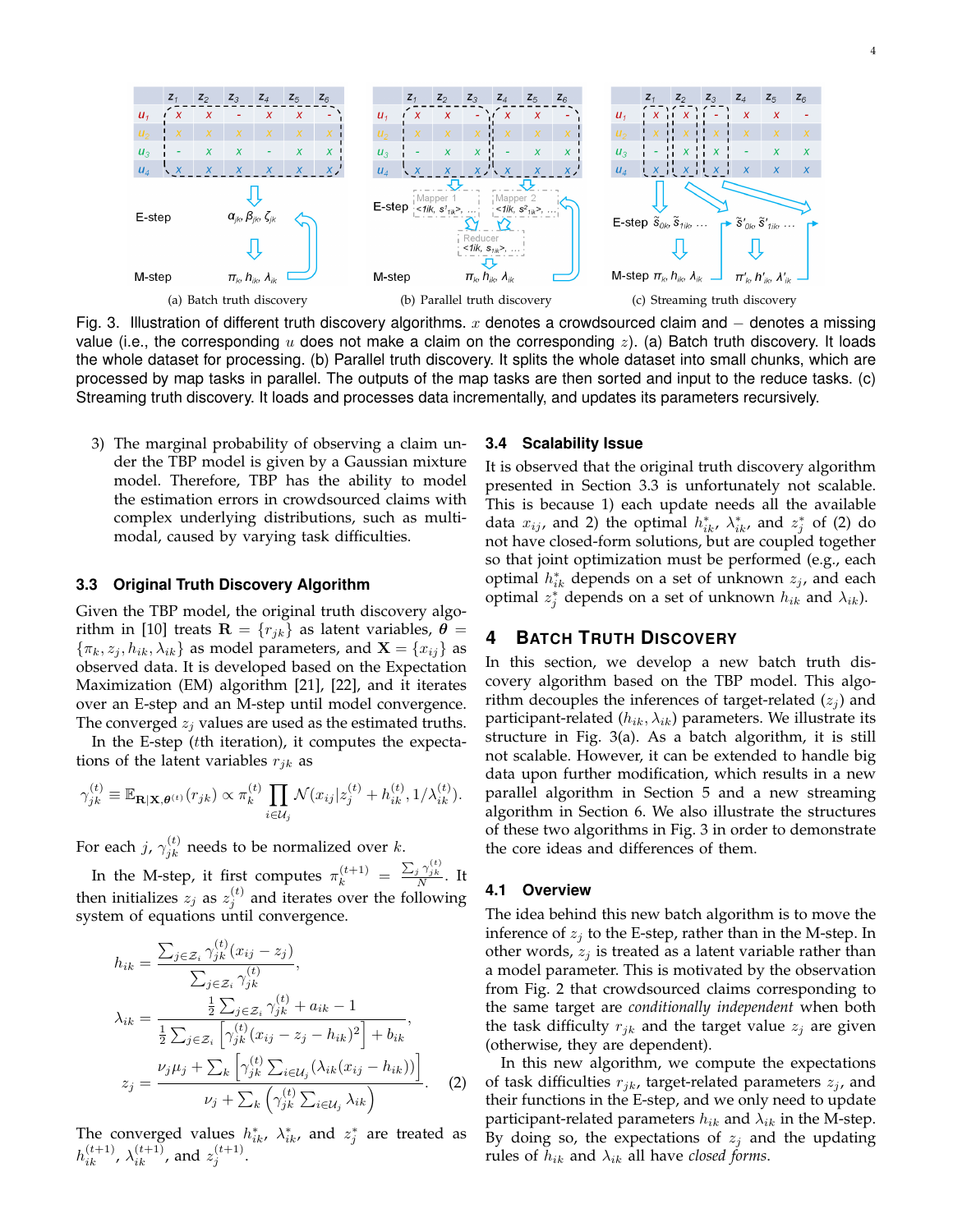#### **Algorithm 1** Batch truth discovery

**Input:** Crowdsourced claims  $X = \{x_{ij}\}$ **Output:** Estimated true quantity values  $\hat{z}_i$ 1: Initialize  $\pi_k$ ,  $h_{ik}$ ,  $\lambda_{ik}$  and set  $t = 0$ 2: **while** Model does not converge **do** 3: {*E-step*} 4: **for**  $j = 1, ..., N$  **do** 5: For all k, calculate  $\alpha_{jk}^{(t)}$ ,  $\beta_{jk}^{(t)}$ ,  $\zeta_{jk}^{(t)}$  acc. (5) 6: **end for** 7: {*M-step*} 8: For all  $k$ , update  $\pi_k^{(t+1)}$  acc. (8) 9: **for**  $i = 1, ..., M$  **do** 10: For all k, update  $h_{ik}^{(t+1)}$ ,  $\lambda_{ik}^{(t+1)}$  acc. (8) 11: **end for** 12:  $t \leftarrow t + 1$ 13: **end while** 14: {*Truth Discovery*} 15: Estimate  $\hat{z}_j$  using converged model paras. acc. (9) 16: **return**  $\hat{z}_j$ 

In particular, we treat  $\mathbf{Y} = \{r_{jk}, z_j\}$  as latent variables and  $\boldsymbol{\vartheta} = {\pi_k, h_{ik}, \lambda_{ik}}$  as model parameters. We can write out the likelihood of observing crowdsourced claims  $\mathbf{X} = \{x_{ij}\}\$  given model parameters  $\boldsymbol{\vartheta}$  as

$$
p(\mathbf{X}|\boldsymbol{\vartheta}) = \prod_{j} p(\mathbf{x}_{j}|\boldsymbol{\vartheta})
$$

$$
= \prod_{j} \int p(z_{j}) \sum_{k} \left[ p(r_{jk}|\boldsymbol{\vartheta}) \prod_{i \in \mathcal{U}_{j}} p(x_{ij}|z_{j}, r_{jk}, \boldsymbol{\vartheta}) \right] dz_{j}, \quad (3)
$$

where  $\mathbf{x}_j = \{x_{ij} | i \in \mathcal{U}_j\}$  is the set of claims with respect to the target  $z_i$ .

Using the maximum a posteriori (MAP) estimation [22], we can maximize  $\ln p(\mathbf{X}|\boldsymbol{\theta}) + \ln p(\boldsymbol{\theta})$  with respect to  $\vartheta$ , and obtain the estimates of model parameters. However, direct optimization is difficult due to the summations and integrals in  $p(X|\theta)$ . We thus again resort to the EM algorithm [21] for model inference. We summarize the inference procedure in Algorithm 1.

The derivation of this new batch algorithm is much more complex than that of the original algorithm in [10]. This is because we now have an additional latent variable  $z_i$ , in addition to  $r_{ik}$ , and we need to compute more expectation terms in the E-step.

# **4.2 E-step**

We first write out the complete-data log-likelihood as

$$
\ln p(\mathbf{X}, \mathbf{Y} | \boldsymbol{\vartheta}) = \sum_{j} \ln p(z_j) + \sum_{j} \sum_{k} r_{jk} \ln \pi_k
$$

$$
+ \sum_{j} \sum_{k} r_{jk} \sum_{i \in \mathcal{U}_j} \left(\frac{1}{2} \ln \lambda_{ik} - \frac{1}{2} \lambda_{ik} (x_{ij} - z_j - h_{ik})^2\right). \tag{4}
$$

In the E-step, we compute  $\mathbb{E}_{\mathbf{Y}|\mathbf{X},\boldsymbol{\vartheta}^{(t)}}[\ln p(\mathbf{X},\mathbf{Y}|\boldsymbol{\vartheta})],$ which is the expectation of the complete-data loglikelihood given the current estimate  $\theta^{(t)}$  of model parameters. After writing out the expression of  $\mathbb{E}_{\mathbf{Y}|\mathbf{X},\boldsymbol{\vartheta}^{(t)}}[\ln p(\mathbf{X},\mathbf{Y}|\boldsymbol{\vartheta})],$  we find that we need to compute the following expectations

$$
\alpha_{jk}^{(t)} \equiv \mathbb{E}_{\mathbf{Y}|\mathbf{X},\boldsymbol{\vartheta}^{(t)}}(r_{jk}) \propto \pi_k^{(t)} \mathcal{N}(f_{jk}^{(t)}|\mu_j, 1/\nu_j + 1/g_{jk}^{(t)}),
$$
  
\n
$$
\beta_{jk}^{(t)} \equiv \mathbb{E}_{\mathbf{Y}|\mathbf{X},\boldsymbol{\vartheta}^{(t)}}(r_{jk}z_j) = \alpha_{jk}^{(t)} \phi_{jk}^{(t)},
$$
  
\n
$$
\zeta_{jk}^{(t)} \equiv \mathbb{E}_{\mathbf{Y}|\mathbf{X},\boldsymbol{\vartheta}^{(t)}}(r_{jk}z_j^2) = \alpha_{jk}^{(t)}[(\phi_{jk}^{(t)})^2 + 1/\psi_{jk}^{(t)}],
$$
\n(5)

where

$$
f_{jk}^{(t)} \equiv \frac{\sum_{i \in \mathcal{U}_j} \lambda_{ik}^{(t)} (x_{ij} - h_{ik}^{(t)})}{\sum_{i \in \mathcal{U}_j} \lambda_{ik}^{(t)}}, \ g_{jk}^{(t)} \equiv \sum_{i \in \mathcal{U}_j} \lambda_{ik}^{(t)},
$$

$$
\phi_{jk}^{(t)} \equiv \frac{\nu_j \mu_j + \sum_{i \in \mathcal{U}_j} \lambda_{ik}^{(t)} (x_{ij} - h_{ik}^{(t)})}{\nu_j + \sum_{i \in \mathcal{U}_j} \lambda_{ik}^{(t)}}, \ \psi_{jk}^{(t)} \equiv \nu_j + \sum_{i \in \mathcal{U}_j} \lambda_{ik}^{(t)}.
$$
(6)

For each  $j$ ,  $\alpha_{jk}^{(t)}$  needs to be normalized over  $k$ . We provide the complex derivation in the Appendix.

# **4.3 M-step**

In the M-step, we re-estimate the model parameters  $\vartheta$  given the expectations of the latent variables. We perform the MAP estimation [22] and the corresponding M-step is to solve the following optimization problem

$$
\boldsymbol{\vartheta}^{(t+1)} = \arg \max_{\boldsymbol{\vartheta}} \mathbb{E}_{\mathbf{Y}|\mathbf{X},\boldsymbol{\vartheta}^{(t)}} [\ln p(\mathbf{X}, \mathbf{Y}|\boldsymbol{\vartheta})] + \ln p(\boldsymbol{\vartheta})
$$
  
s.t. 
$$
\sum_{k} \pi_k = 1,
$$
 (7)

where  $\ln p(\boldsymbol{\vartheta}) = \sum_{i} \sum_{k} \ln p(\lambda_{ik}).$ 

We can derive the solution to (7) as follows

$$
\pi_k^{(t+1)} = \frac{\sum_j \alpha_{jk}^{(t)}}{N}, \ \ h_{ik}^{(t+1)} = \frac{\sum_{j \in \mathcal{Z}_i} \alpha_{jk}^{(t)} x_{ij} - \sum_{j \in \mathcal{Z}_i} \beta_{jk}^{(t)}}{\sum_{j \in \mathcal{Z}_i} \alpha_{jk}^{(t)}} ,
$$
\n
$$
\lambda_{ik}^{(t+1)} = \frac{\frac{1}{2} \sum_{j \in \mathcal{Z}_i} \alpha_{jk}^{(t)} + a_{ik} - 1}{\frac{1}{2} \sum_{j \in \mathcal{Z}_i} \left[ \alpha_{jk}^{(t)} x_{ij}^2 + \alpha_{jk}^{(t)} (h_{ik}^{(t+1)})^2 - 2\alpha_{jk}^{(t)} x_{ij} h_{ik}^{(t+1)}} - 2\beta_{jk}^{(t)} x_{ij} + 2\beta_{jk}^{(t)} h_{ik}^{(t+1)} + \zeta_{jk}^{(t)} \right] + b_{ik}
$$
\n
$$
(8)
$$

where  $\mathcal{Z}_i$  is the set of targets that  $u_i$  makes a claim on.

As the expectations  $\alpha_{jk}^{(t)}$ ,  $\beta_{jk}^{(t)}$ , and  $\zeta_{jk}^{(t)}$  have been computed in the E-step and the claims  $x_{ij}$  are observed, these updating rules in (8) have closed forms, which do not depend on the unknown true values of  $z_i$  (but its known expectations).

# **4.4 Estimating True Quantity Values**

Different from the original truth discovery algorithm in [10], we do not directly estimate  $z_i$  during model inference. After the EM algorithm converges, we estimate the true quantity value  $z_i$  using the minimum mean square error (MMSE) estimation [22] as

$$
\mathbb{E}(z_j|\mathbf{x}_j) = \sum_k p(r_{jk}|\mathbf{x}_j) \mathbb{E}(z_j|r_{jk}, \mathbf{x}_j)
$$
  
= 
$$
\sum_k \alpha_{jk} \phi_{jk} = \sum_k \beta_{jk}.
$$
 (9)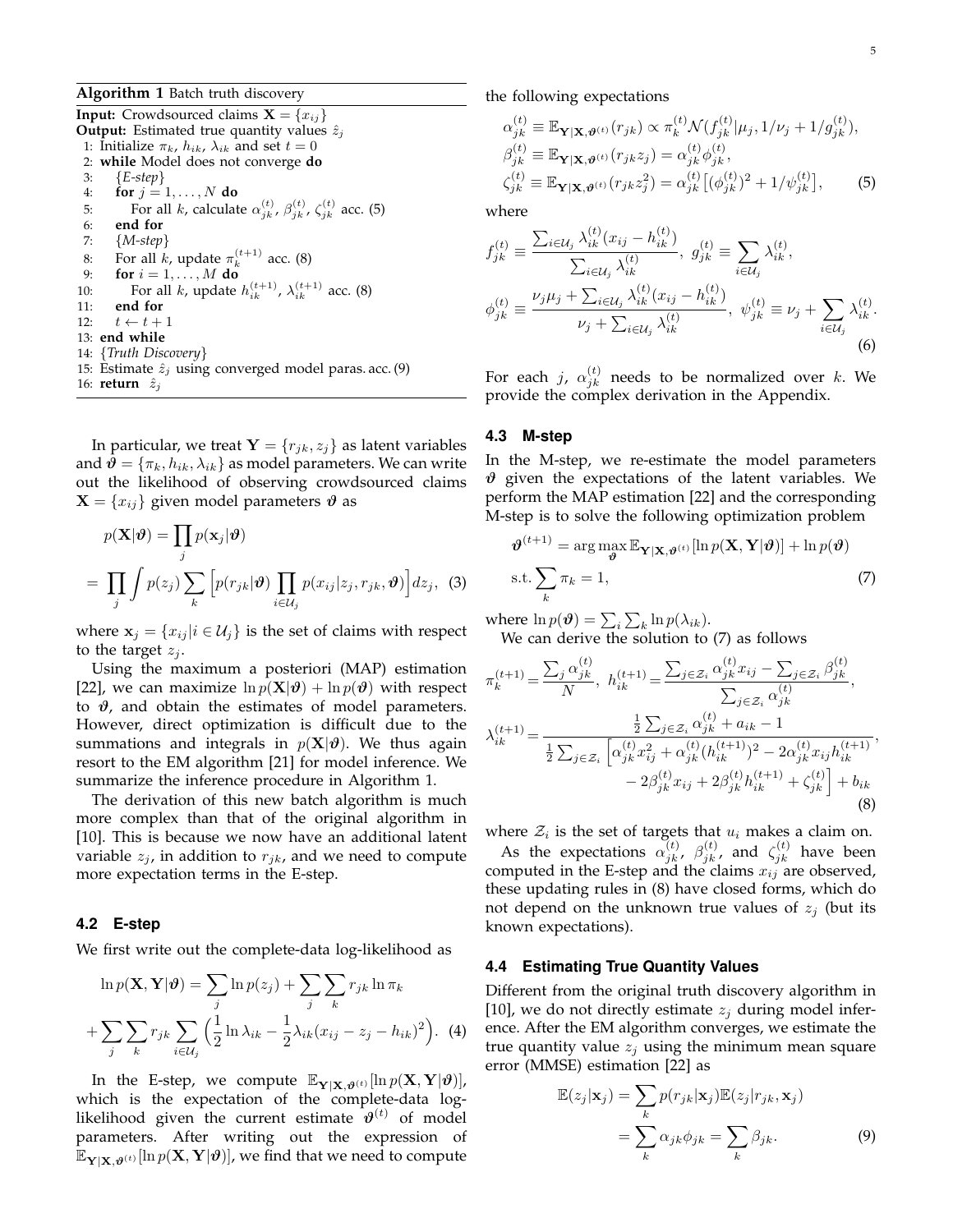#### **Algorithm 2** Parallel truth discovery

**Input:** Crowdsourced claims  $X = \{x_{ij}\}$ **Output:** Estimated true quantity values  $\hat{z}_i$ 1: Initialize  $\pi_k$ ,  $h_{ik}$ ,  $\lambda_{ik}$  and set  $t = 0$ 2: **while** Model does not converge **do** 3: {*Map algorithm*} 4: **for** each chunk c of claims (in parallel) **do** 5: Initialize all  $s^{c(t)}$  as 0 6: **for** each target j **do** 7: For all k, calculate  $\alpha_{jk}^{(t)}$ ,  $\beta_{jk}^{(t)}$ ,  $\zeta_{jk}^{(t)}$  acc. (5) 8: For all k, update  $s_{0k}^{c(t)}$  acc. (12) 9: **for**  $i \in \mathcal{U}_j$  **do** 10: For all *k*, update  $s_{1ik}^{c(t)}$ ,  $s_{2ik}^{c(t)}$ ,  $s_{3ik}^{c(t)}$  acc. (13) 11: **end for** 12: **end for** 13: Output  $\langle key, value \rangle$  pairs acc. (14) 14: **end for** 15: {*Reduce algorithm*} 16: Compute *N*,  $s_{0k}^{(t)}$ ; update  $\pi_k^{(t+1)}$  acc. (11) 17: **for** Each chunk d of participants (in parallel) **do** 18: **for** each participant i **do** 19: Compute  $s_{1ik}^{(t)}$ ,  $s_{2ik}^{(t)}$ ,  $s_{3ik}^{(t)}$  and update  $h_{ik}^{(t+1)}$ ,  $\lambda_{ik}^{(t+1)}$ acc. (11) 20: **end for** 21: **end for**<br>22:  $t \leftarrow t +$  $t \leftarrow t + 1$ 23: **end while** 24: {*Truth Discovery*} 25: Estimate  $\hat{z}_i$  using converged model paras. acc. (9) on each mapper (in parallel) 26: **return**  $\hat{z}_j$ 

It is observed that  $\mathbb{E}(z_j | x_j)$  can be conveniently computed as the sum over  $\beta_{jk}$ , which has been calculated in (5) in the E-step. We then round  $\mathbb{E}(z_j | \mathbf{x}_j)$  to the closest integer as the final estimate  $\hat{z}_i$ .

# **5 PARALLEL TRUTH DISCOVERY**

In this section, we develop a parallel truth discovery algorithm based on the new batch algorithm developed in Section 4 and the MapReduce framework [19] that can efficiently handle big data. This parallel algorithm decomposes the large-scale truth discovery problem into several small-scale map and reduce tasks that can be run in parallel over a cluster of processors. We illustrate the structure of this algorithm in Fig. 3(b).

## **5.1 Overview**

We first examine the structures of the updating rules (8) in the M-step of the new batch algorithm, and define the following new variables representing sufficient statistics

$$
s_{0k}^{(t)} \equiv \sum_{j} \alpha_{jk}^{(t)}, \ s_{1ik}^{(t)} \equiv \sum_{j \in \mathcal{Z}_i} \alpha_{jk}^{(t)}, s_{2ik}^{(t)} \equiv \sum_{j \in \mathcal{Z}_i} \left( \alpha_{jk}^{(t)} x_{ij} - \beta_{jk}^{(t)} \right), s_{3ik}^{(t)} \equiv \sum_{j \in \mathcal{Z}_i} \left( \alpha_{jk}^{(t)} x_{ij}^2 - 2\beta_{jk}^{(t)} x_{ij} + \zeta_{jk}^{(t)} \right).
$$
 (10)

Using these sufficient statistics, we can rewrite the updating rules (8) in the M-step as

$$
\pi_k^{(t+1)} = \frac{s_{0k}^{(t)}}{N}, \quad h_{ik}^{(t+1)} = \frac{s_{2ik}^{(t)}}{s_{1ik}^{(t)}},
$$
\n
$$
\lambda_{ik}^{(t+1)} = \frac{\frac{1}{2}s_{1ik}^{(t)} + a_{ik} - 1}{\frac{1}{2}[s_{1ik}^{(t)}(h_{ik}^{(t+1)})^2 - 2s_{2ik}^{(t)}h_{ik}^{(t+1)} + s_{3ik}^{(t)}] + b_{ik}}.
$$
\n(11)

It is observed from (11) that once we have computed the values of the sufficient statistics in (10), the model parameters in the M-step can be easily updated. The problem remaining is how to compute these sufficient statistics in (10) efficiently.

By observing the structures of the sufficient statistics, we exploit the MapReduce framework [19] to compute them in parallel. MapReduce is a programming model and an associated implementation for processing large datasets with a parallel, distributed algorithm on a cluster. A MapReduce job usually splits the input dataset into independent chunks, which are processed by the map tasks in a completely parallel manner. The framework sorts the outputs of the map tasks, which are then input to the reduce tasks. MapReduce has been used in a wide range of applications, including distributed pattern-based searching, distributed sorting, web access log statistics, inverted index construction, document clustering, and machine learning<sup>2</sup>.

In the following, we detail our proposed Map and Reduce algorithms. The overall parallel algorithm is summarized in Algorithm 2.

#### **5.2 Map Algorithm**

We first partition the whole set of claims into  $C$  chunks with almost equal size such that each chunk can be completely loaded into memory (the partition is targetwise). Each chunk then contains a subset of claims  $x_{ij}$ corresponding to non-overlapping targets  $z_j$ , but overlapping participants  $u_i$  (illustrated in Fig. 3(b)). Denote the number of targets in the cth chunk as  $N<sup>c</sup>$ .

Assume we have  $P$  processors, then  $P$  mappers can be run in parallel and each mapper processes a chunk of claims. For the cth chunk, a mapper initializes all the sufficient statistics  $s^c$  as 0, and does the following processing for each target  $z_j$  and associated  $x_{ij}$  (we annotate related variables with superscript  $c$  to denote that the result is produced from the cth chunk of data).

1) Compute  $\alpha_{jk}^{(t)}$ ,  $\beta_{jk}^{(t)}$ , and  $\zeta_{jk}^{(t)}$  according to (5). 2) Update  $s_{0k}^{c(t)}$  as

$$
s_{0k}^{c(t)} \leftarrow s_{0k}^{c(t)} + \alpha_{jk}^{(t)}.
$$
\n(12)

3) Update 
$$
s_{1ik}^{c(t)}
$$
,  $s_{2ik}^{c(t)}$ ,  $s_{3ik}^{c(t)}$  for all  $i \in \mathcal{U}_j$  as  
\n
$$
s_{1ik}^{c(t)} \leftarrow s_{1ik}^{c(t)} + \alpha_{jk}^{(t)},
$$
\n
$$
s_{2ik}^{c(t)} \leftarrow s_{2ik}^{c(t)} + \alpha_{jk}^{(t)} x_{ij} - \beta_{jk}^{(t)},
$$
\n
$$
s_{3ik}^{c(t)} \leftarrow s_{3ik}^{c(t)} + \alpha_{jk}^{(t)} x_{ij}^2 - 2\beta_{jk}^{(t)} x_{ij} + \zeta_{jk}^{(t)}.
$$
\n(13)

2. https://en.wikipedia.org/wiki/MapReduce.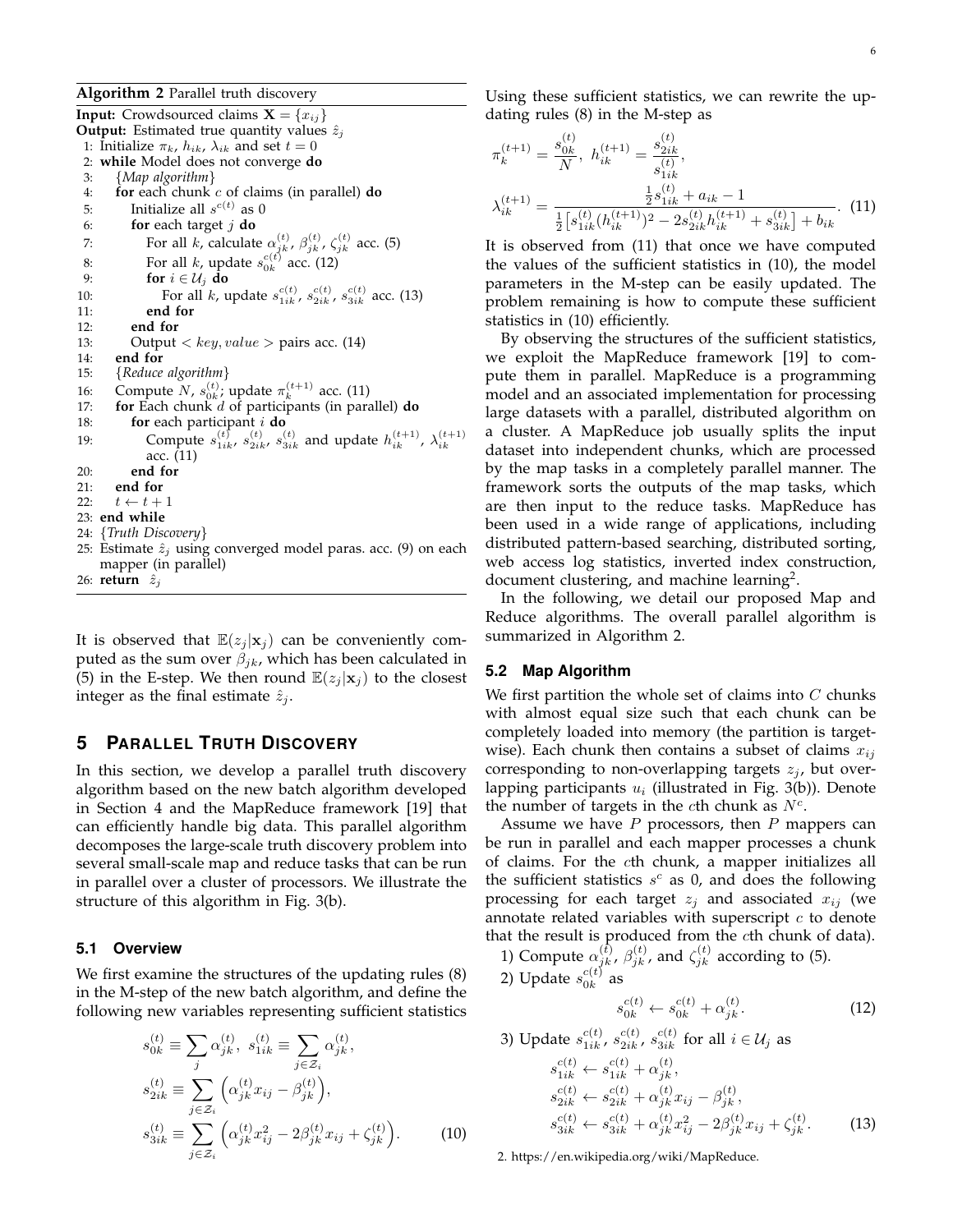#### **Algorithm 3** Streaming truth discovery

**Input:** Crowdsourced claims  $X = \{x_{ij}\}\$ **Output:** Estimated true quantity values  $\hat{z}_j$ 1: **for** Each target **do** 2:  $j \leftarrow j + 1$ 3: {*E-step*} 4: For all k, calculate  $\alpha_{jk}$ ,  $\beta_{jk}$ ,  $\zeta_{jk}$  acc. (5) 5: For all *k*, update  $\tilde{s}_{0k}^{(j)}$  acc. (17) 6: **for**  $i \in \mathcal{U}_j$  **do** 7:  $l_i \leftarrow l_i + 1$ 8: For all *k*, update  $\tilde{s}_{1ik}^{(l_i)}$ ,  $\tilde{s}_{2ik}^{(l_i)}$ ,  $\tilde{s}_{3ik}^{(l_i)}$  acc. (17) 9: **end for** 10: {*M-step*} 11: If  $j > 20$ , for all k, update  $\pi_k^{(j)}$  acc. (18) 12: **for**  $i \in \mathcal{U}_i$  **do** 13: If  $l_i > 20$ , for all k, update  $h_{ik}^{(l_i)}$ ,  $\lambda_{ik}^{(l_i)}$  acc. (18) 14: **end for** 15: **end for** 16: {*Truth Discovery*} 17: Estimate  $\hat{z}_j$  using final model paras. acc. (9) 18: **return**  $\hat{z}_j$ 

Once a mapper finishes processing the cth chunk of claims, it outputs the following  $\langle key, value \rangle$  pairs

$$
\langle \text{ count}, N^c \rangle, \langle 0k, s_{0k}^{c(t)} \rangle, \langle 1ik, s_{1ik}^{c(t)} \rangle, \langle 2ik, s_{2ik}^{c(t)} \rangle, \langle 3ik, s_{3ik}^{c(t)} \rangle. \tag{14}
$$

The key *count* needs to be output only once. After the model converges, each mapper also locally computes  $\mathbb{E}(z_j | \mathbf{x}_j)$  according to (9).

## **5.3 Reduce Algorithm**

A reducer sums up the values received from different mappers with respect to the same key (illustrated in Fig. 3(b)). For example, for the key  $1ik$ , the reducer initializes  $s_{1ik}^{(t)}$  as 0 and does  $s_{1ik}^{(t)} \leftarrow s_{1ik}^{(t)} + s_{1ik}^{c(t)}$  over c (the reduce step for the key *count* needs to be done only once). After summing up all the values from all the data chunks, it updates the model parameters  $\pi_k^{(t+1)}$ ,  $h_{ik}^{(t+1)}$ , and  $\lambda_{ik}^{(t+1)}$ according to (11). These updated model parameters are then input to the mappers again.

It is easy to show that

$$
s_{1ik}^{(t)} = \sum_{c} s_{1ik}^{c(t)} = \sum_{c} \sum_{j \in \mathcal{Z}_i^c} \alpha_{jk}^{(t)} = \sum_{j \in \mathcal{Z}_i} \alpha_{jk}^{(t)},
$$

where  $\mathcal{Z}_i^c$  is the set of targets in the cth chunk of data that  $u_i$  makes a claim on. Therefore, this parallel truth discovery algorithm and the batch truth discovery algorithm in Section 4 produce exactly the same result.

As the aggregation of values (e.g.,  $s_{1ik}^{(t)}$ ) with respect to different  $u_i$  are independent in the M-step (11), we can also partition the set of participants into several chunks and use several reducers in parallel, each processing a subset of non-overlapping participants.

# **6 STREAMING TRUTH DISCOVERY**

In this section, we develop a streaming truth discovery algorithm based on the new batch algorithm developed in Section 4 and the on-line EM algorithm [20]. This algorithm does not need to load all the data in each iteration. Instead, it loads only one target and associated claims in each iteration, and recursively updates its parameters until all the targets are processed. It can thus efficiently perform truth discovery both on large datasets and in data streams, with limited hardware requirement. We illustrate the structure of this algorithm in Fig. 3(c).

#### **6.1 Overview**

The batch truth discovery algorithm (Fig. 3(a)) has three drawbacks when dealing with big data: 1) it needs to load and process the whole dataset, which may cause an "out of memory" problem, 2) it needs to iterate over the whole dataset several times until convergence, which costs lots of time, and 3) when new claims are available, it cannot perform truth discovery incrementally but has to reprocess historical data, in addition to new data. Although the parallel algorithm (Fig. 3(b)) can load and process chunks of data in parallel (which avoids the "out of memory" problem and is much faster), it still cannot perform incremental truth discovery.

These drawbacks motivate the development of a streaming truth discovery algorithm (Fig. 3(c)) in this section. This streaming algorithm only needs to load and process one target and the associated claims in each iteration. It recursively updates its model parameters until all the targets are processed. That is to say, it iterates over the whole dataset only once instead of several times. It thus converges much faster than the parallel and the batch algorithms. It also consumes much less memory and can be executed in memory-limited environments. Moreover, it can enable incremental truth discovery in data streams in real time, where crowdsourced claims arrive over time.

To enable the streaming algorithm, we first consider a classical recursive parameter estimation algorithm [23] which takes the form

$$
\hat{\boldsymbol{\vartheta}}_n = \hat{\boldsymbol{\vartheta}}_{n-1} + \rho_n I^{-1} (\hat{\boldsymbol{\vartheta}}_{n-1}) \nabla_{\boldsymbol{\vartheta}} \ln p(x_n | \hat{\boldsymbol{\vartheta}}_{n-1}), \qquad (15)
$$

where *n* denotes the *n*th data,  $\rho$  is a step size, and *I* is the Fisher Information Matrix (FIM) [24]. This algorithm recursively updates its parameters  $\hat{\theta}$  when each new data point  $x$  is obtained, thus achieving streaming model update. However, it is difficult to apply this algorithm to our problem as the data likelihood (3) is rather complex, which makes the computation of the FIM prohibitive.

We thus resort to a more recently proposed *on-line EM* algorithm [20], which does not rely on the computation of the FIM, for streaming truth discovery. This algorithm also processes each new data point only once and recursively updates its model parameters. It has been proved to converge to a local maximum [20], and empirically, it often exhibits comparable performance as the batch EM algorithm [24]. It replaces the E-step in the batch EM algorithm [21] by a stochastic E-step on some sufficient statistics, while keeping the M-step unchanged. To apply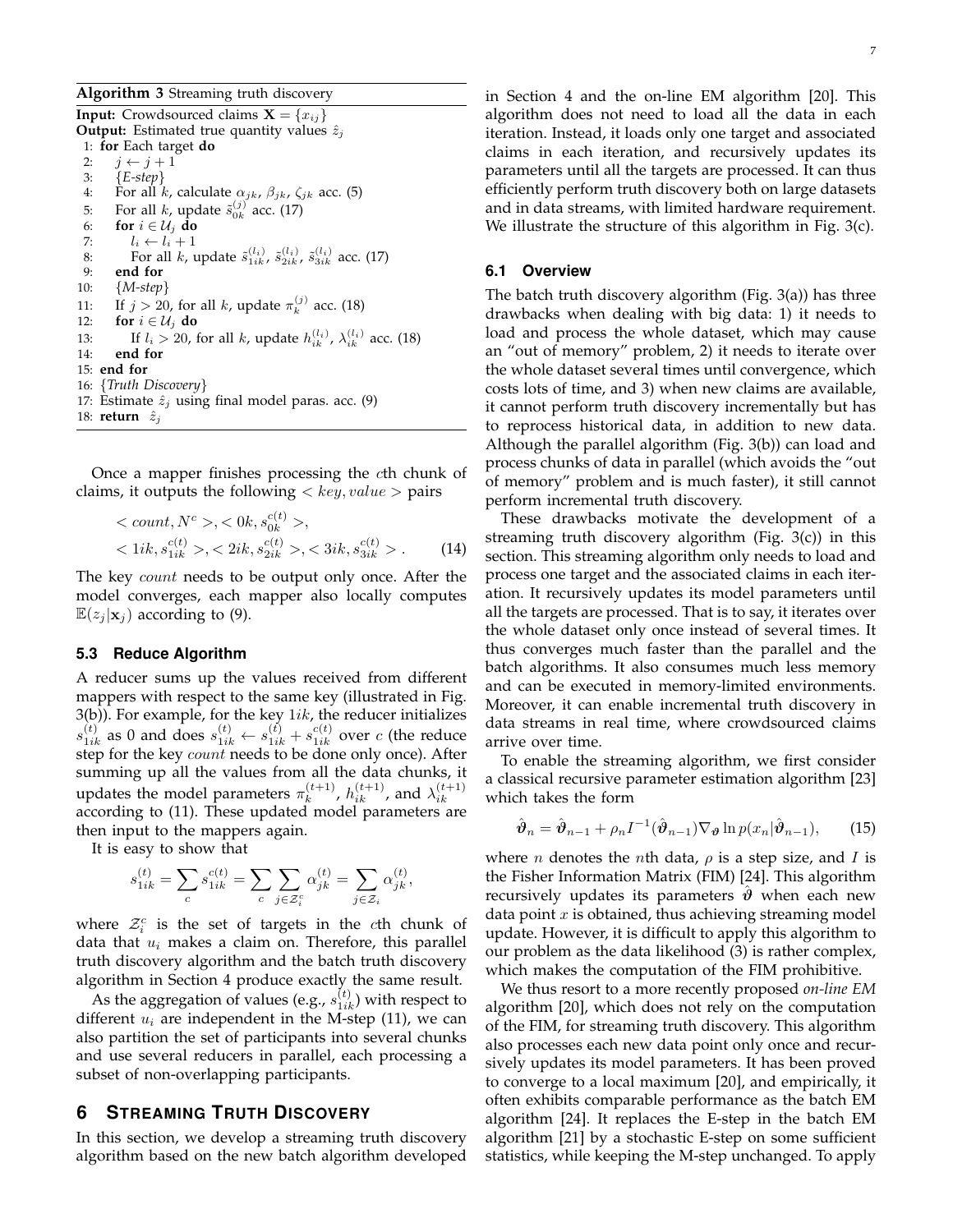this algorithm, the updating rules in the M-step must be explicit (i.e., have closed forms) [20]. As a result, the original truth discovery algorithm in [10] cannot be extended to streaming processing utilizing this on-line EM algorithm, while the new batch algorithm developed in Section 4 can. We summarize our proposed streaming truth discovery algorithm in Algorithm 3.

# **6.2 E-step**

We consider all the claims  $\mathbf{x}_j = \{x_{ij} | i \in \mathcal{U}_j\}$  with respect to a target  $z_j$  as a high-dimensional data point. The streaming E-step is performed on each  $x_j$ , rather than on each  $x_{ij}$ . This is because  $x_{ij}$  are correlated for a  $z_i$  according to the TBP model, and considering them separately is unreasonable. For applications where the target quantity with respect to a given entity changes over time, the quantities at different time are considered as different targets [10], [18]. For example, people counts in a given room at 3pm and at 4pm on the same day are treated as two different targets. Truth discovery is then performed on the claims for respective targets.

We start by examining the complete-data log likelihood  $\ln p(\mathbf{x}_j, r_{jk}, z_j | \boldsymbol{\vartheta})$  with respect to one data point (similar to  $(4)$ , but only with respect to the *j*th target). We then identify the sufficient statistics in the log likelihood as  $S_j \equiv [r_{jk}, r_{jk}z_j, r_{jk}z_j^2, r_{jk}x_{ij}, r_{jk}x_{ij}^2, r_{jk}z_jx_{ij}].$ 

In the jth time step of the streaming E-step, we process the *j*th data point  $x_j$  and update the expectation of  $S_j$ through stochastic approximation as [20]

$$
\tilde{s}^{(j)} = (1 - \rho^{(j)})\tilde{s}^{(j-1)} + \rho^{(j)}\mathbb{E}(S_j),\tag{16}
$$

where  $\rho^{(j)} = j^{-\tau}$  is the step size (i.e., the time order j impacts the step size). We set  $\tau = 0.6$  according to [20]. As  $\rho^{(1)} = 1$ , the initial values of  $\tilde{s}$  in (16) are welldefined. According to Section 4.2,  $\mathbb{E}(S_i)$  can be readily obtained as  $\mathbb{E}(S_j) = [\alpha_{jk}, \beta_{jk}, \zeta_{jk}, \alpha_{jk}x_{ij}, \alpha_{jk}x_{ij}^2, \beta_{jk}x_{ij}]$ . After examining the structures of the updating rules in the corresponding M-step, we merge the updating of several sufficient statistics given by (16) and have the updating rules in the streaming E-step as

$$
\tilde{s}_{0k}^{(j)} = (1 - \rho^{(j)}) \tilde{s}_{0k}^{(j-1)} + \rho^{(j)} \alpha_{jk},
$$
\n
$$
\tilde{s}_{1ik}^{(l_i)} = (1 - \rho^{(l_i)}) \tilde{s}_{1ik}^{(l_i-1)} + \rho^{(l_i)} \alpha_{jk},
$$
\n
$$
\tilde{s}_{2ik}^{(l_i)} = (1 - \rho^{(l_i)}) \tilde{s}_{2ik}^{(l_i-1)} + \rho^{(l_i)} (\alpha_{jk} x_{ij} - \beta_{jk}),
$$
\n
$$
\tilde{s}_{3ik}^{(l_i)} = (1 - \rho^{(l_i)}) \tilde{s}_{3ik}^{(l_i-1)} + \rho^{(l_i)} (\alpha_{jk} x_{ij}^2 - 2\beta_{jk} x_{ij} + \zeta_{jk}).
$$
\n(17)

In the above rules, we use an additional superscript  $l_i$  to denote the time order of  $x_{ij}$  with respect to the set of claims by  $u_i$ . For example, if  $u_i$  makes claims as  $(x_{i1}, x_{i2}, x_{i5})$ , then we have  $l_i = 3$  for  $x_{i5}$  (i.e.,  $x_{i5}$  is the 3rd claim made by  $u_i$ ).

It is observed from (17) that these new sufficient statistics such as  $\tilde{s}_{0k}^{(j)}$  are recursively updated (rather than the sum over all the data as that in (10)). Moreover,  $\tilde{s}_{0k}^{(j)}$  is updated for each new  $x_j$ , while  $\tilde{s}_{1ik}^{(l_i)}$  to  $\tilde{s}_{3ik}^{(l_i)}$  are updated only when  $u_i$  makes a claim  $x_{ij}$  on  $z_j$  (i.e.,  $i \in \mathcal{U}_j$ ), and are with respect to the time order  $l_i$  of this claim.

#### **6.3 M-step**

In the streaming M-step, we compute the new model parameters by maximizing the expectation of the completedata log-likelihood (over a single data point) plus the prior probabilities on model parameters. It can be shown that the updating rules take the following form

 $\lambda$ 

$$
\pi_k^{(j)} = \tilde{s}_{0k}^{(j)}, \ h_{ik}^{(l_i)} = \frac{\tilde{s}_{2ik}^{(l_i)}}{\tilde{s}_{1ik}^{(l_i)}},
$$

$$
\lambda_{ik}^{(l_i)} = \frac{\frac{1}{2}\tilde{s}_{1ik}^{(l_i)} + a_{ik} - 1}{\frac{1}{2}[\tilde{s}_{1ik}^{(l_i)}(h_{ik}^{(l_i)})^2 - 2\tilde{s}_{2ik}^{(l_i)}h_{ik}^{(l_i)} + \tilde{s}_{3ik}^{(l_i)}] + b_{ik}}.
$$
(18)

Comparing (18) and (11), we note that  $\pi_k^{(j)}$  in (18) does not need normalization over N, as  $\tilde{s}_{0k}^{(j)}$  is already normalized in (17). Moreover,  $\pi_k^{(t+1)}$ ,  $h_{ik}^{(t+1)}$ , and  $\lambda_{ik}^{(t+1)}$ are all updated in the tth iteration in (11). In contrast, when processing a new  $x_j$ ,  $\pi_k^{(j)}$  is updated, while  $h_{ik}^{(l_i)}$ and  $\lambda_{ik}^{(l_i)}$  are updated only when the corresponding  $x_{ij}$ is observed. According to [20], we do not perform the M-step for the first 20 claims of each  $u_i$ .

# **7 ANALYSIS**

In this section, we analyze the time complexity (TC) and the space complexity (SC) of the proposed batch, parallel and streaming truth discovery algorithms (in Sections 4, 5, and 6 respectively).

# **7.1 Time Complexity**

**Batch algorithm.** The batch algorithm needs to process all the available data in each iteration. The TC of computing each  $\alpha_{jk}$ ,  $\beta_{jk}$ , or  $\zeta_{jk}$  in each iteration is  $O(M)$ , where  $\overline{M}$  is the average number of participants on each target. The TC of computing each  $\pi_k$  is  $O(1)$ . The TC of computing each  $h_{ik}$  or  $\lambda_{ik}$  is  $O(\bar{N})$ , where  $\bar{N}$  is the average number of claims by each participant. Assume this algorithm iterates  $T$  times until model convergence. Its overall TC is then  $O(TK(1 + NM + MN))$ , where  $K$  is the number of difficulty levels,  $M$  is the total number of participants, and  $N$  is the total number of targets. We denote the total number of claims as  $X$ . As  $NM = MN = X$ , its data processing TC can be rewritten as  $O(TK(1+X)).$ 

**Parallel algorithm.** Assume in each iteration, each mapper and each reducer process  $1/C$  and  $1/D$  of all the data. For each mapper, the TC of computing all the  $\alpha_{jk}$ ,  $\beta_{jk}$ , and  $\zeta_{jk}$  is  $\widetilde{O}(K\bar{M}\frac{N}{C}) = O(K\frac{X}{C})$ . The TC of computing all the  $s_{0k}^c$  is  $O(K_{\overline{C}}^N)$ . The TC of computing all the  $s_{1ik}^c$ ,  $s_{2ik}^c$ , and  $s_{3ik}^c$  is  $O(K\frac{X}{C})$ . For each reducer, the TC of computing all the  $s_{1ik}$ ,  $s_{2ik}$ , and  $s_{3ik}$  is  $O(K \frac{CM}{D})$ . The TC of computing all the  $h_{ik}$  and  $\lambda_{ik}$  is  $O(K \frac{M}{D})$ . The TC of computing all the  $s_{0k}$  and  $\pi_k$  (on any reducer) are  $O(KC)$  and  $O(K)$  respectively. This algorithm takes the same number  $T$  of iterations as the batch algorithm until model convergence. Its overall data *processing* TC is then  $O(TK(1 + C + \frac{X+N}{C} + \frac{CM+M}{D}))$ . Moreover, each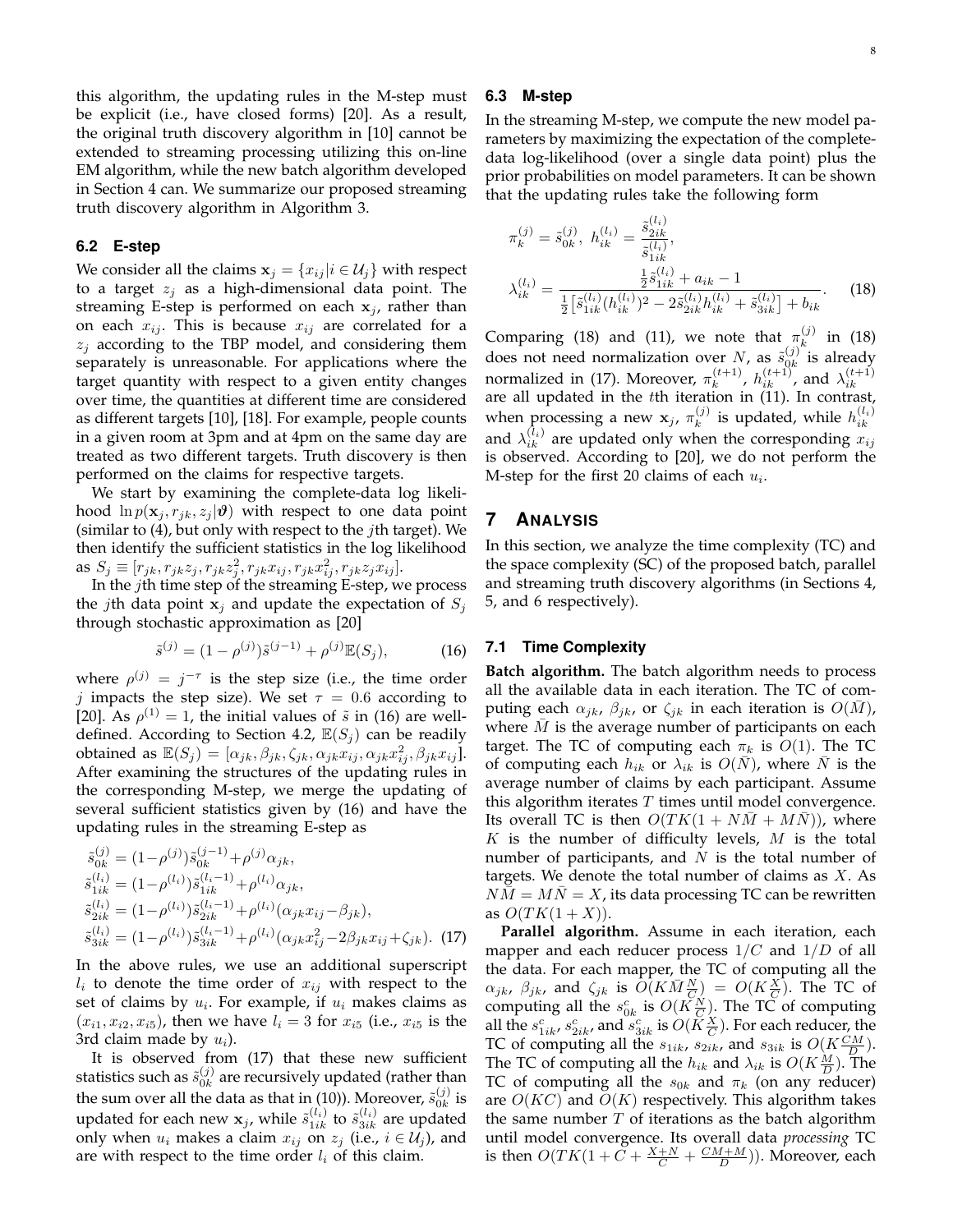mapper needs to send out all the  $s_{1ik}^c$ ,  $s_{2ik}^c$ , and  $s_{3ik}^c$ , and each reducer needs to send out  $1/D$  of all the  $h_{ik}$  and  $\lambda_{ik}$ . This *communication* overhead is then  $O(KM(1+\frac{1}{D}))$ . Additionally, the system needs to sort the output of all the mappers. This *shuffling* overhead is  $O(CKM)$ .

**Streaming algorithm.** For the streaming algorithm, the number of iterations is the same as the number  $N$  of targets. In each iteration, the TC of computing all the  $\alpha_{jk}$ ,  $\beta_{jk}$ , and  $\zeta_{jk}$  is  $O(KM)$ . The TC of updating all the  $\tilde{s}_{0k}$  is  $O(K)$ . The TC of updating all the  $\tilde{s}_{1ik}$ ,  $\tilde{s}_{2ik}$ , and  $\tilde{s}_{3ik}$  is  $O(KM)$ . The TC of computing all the  $\pi_k$  is  $O(K)$ . The TC of computing all the  $h_{ik}$  and  $\lambda_{ik}$  is  $O(K\bar{M})$ . Its overall data processing TC is then  $O(NK(1 + M))$  =  $O(K(N+X)).$ 

## **7.2 Space Complexity**

**Batch algorithm.** In each iteration, the batch algorithm needs to load all the available data, whose SC is  $O(X)$ . The SC of caching all the  $\alpha_{jk}$ ,  $\beta_{jk}$ , and  $\zeta_{jk}$  is  $O(KN)$ . The SC of caching all the  $\pi_k$ ,  $h_{ik}$ , and  $\lambda_{ik}$  is  $O(K + KM)$ . Its overall SC in each iteration is then  $O(X + K(1 + M + N))$ .

**Parallel algorithm.** In each iteration of the parallel algorithm, each mapper needs to load  $1/C$  of all the data, whose SC is  $O(\frac{X}{C})$ . The SC of caching all  $s_{0k}^c$ ,  $s_{1ik}^c$ ,  $s_{2ik}^c$ , and  $s_{3ik}^c$  on each mapper is  $O(K+KM)$ . The SC of caching all the  $\pi_k$ ,  $h_{ik}$  and  $\lambda_{ik}$  on all the reducers is  $O(KM)$ . As there are C mappers, the overall SC in each iteration is then  $O(X + CK(1 + M) + KM)$ .

**Streaming algorithm.** In each iteration, the streaming algorithm needs to load all the claims associated with one target, whose SC is  $O(M)$ . The SC of caching all the  $\tilde{s}_{0k}$ ,  $\tilde{s}_{1ik}$ ,  $\tilde{s}_{2ik}$ , and  $\tilde{s}_{3ik}$  is  $O(K+KM)$ . The SC of caching all the  $\pi_k$ ,  $h_{ik}$ , and  $\lambda_{ik}$  is  $O(K+KM)$ . Its overall SC in each iteration is then  $O(M + K(1 + M))$ .

# **8 EXPERIMENTS**

In this section, we present experimental results to demonstrate that 1) the proposed batch, parallel, and streaming algorithms are all more effective than other state-of-the-art algorithms for quantitative truth discovery, and 2) the parallel and the streaming algorithms are additionally scalable, suitable for handling crowdsourcing applications involving big or streaming data.

# **8.1 Setup**

**Real-world datasets.** We conducted two sets of realworld experiments, which are to count people and to estimate the occupancy level based on given snapshots (400 for each experiment). We posted these snapshots on CrowdFlower as quantitative crowdsourcing tasks to collect crowdsourced claims (20 participants for each task; each task contains a single target quantity). The corresponding datasets have been utilized in [10]. The statistics of these datasets are listed in Table 2.

**Synthetic datasets.** We further simulated two synthetic datasets (object counting, with  $K = 3$  difficulty

TABLE 2 Statistics of quantitative crowdsourcing tasks (occ occupancy, pt - participant, avg - average).

| Task   | #<br>tasks | #<br>pts | # total<br>claims | avg#<br>pts per<br>task | avg#<br>tasks<br>per pt | ground truth<br>(mean $\pm$ std) |
|--------|------------|----------|-------------------|-------------------------|-------------------------|----------------------------------|
| People | 400        | 106      | 8,000             | 20                      | 75.5                    | $29.4 \pm 16.1$                  |
| Occ    | 400        | 93       | 8,000             | 20                      | 86.0                    | $46.9 \pm 28.3$                  |
| Syn1   | 10,000     | 100      | 100,000           | 10                      | 1,000                   | $52.2 + 27.4$                    |
| Syn2   | 100,000    | 1,000    | 1,000,000         | 10                      | 1,000                   | $52.5 \pm 27.5$                  |

levels) according to the (generative) TBP model to study the scalability of different algorithms in handling large datasets. In the first synthetic dataset (Syn1), we simulated  $M = 100$  participants and  $N = 10k$  tasks. In the second synthetic dataset (Syn2), we simulated  $M =$ 1,000 participants and  $N = 100k$  tasks. Syn2 contains more participants and more tasks than Syn1. Each task has 10 (random) participants. Each negative  $x_{ij}$  is discarded and resampled until it is non-negative.  $\pi_k$  is set as 1/K. The biases of participants are generated as  $h_{i1} \sim$ Uni(−5, 5),  $h_{i2} \sim$  Uni(−15, 15), and  $h_{i3} \sim$  Uni(−30, 30) (Uni denotes the uniform distribution). The precisions of participants are generated as  $\lambda_{i1} \sim \text{Uni}(0.01, 0.1)$ ,  $\lambda_{i2} \sim \text{Uni}(0.001, 0.02)$ , and  $\lambda_{i3} \sim \text{Uni}(0.0001, 0.005)$ . The true quantity values are generated as  $z_j \sim \text{Uni}(5, 100)$ . All  $x_{ij}$  and  $z_j$  are rounded to the closest integers. The statistics of these datasets are also listed in Table 2.

# **8.2 Methods in Comparison**

We have shown in [10] that the original truth discovery algorithm based on the TBP model outperforms existing algorithms such as majority voting, Average Log [15], Investment [15], Truth Finder [11], and median, in terms of the root mean square error (RMSE). Moreover, Truth Finder and median are the two best-performing competitors. To more clearly visualize the differences of the newly proposed algorithms, we only compare them with the two best-performing competitors.

In summary, we compare the performance of the following algorithms for truth discovery in quantitative crowdsourcing applications.

- 1) TF: the Truth Finder method proposed in [11] with implication scores between distinct pairwise claims. We set the implication score between  $x_{ij}$ and  $x_{i'j}$  as  $\exp(-|x_{ij} - x_{i'j}|/20)$ , which increases as the difference between  $x_{ij}$  and  $x_{i'j}$  decreases. It means that similar claims support each other.
- 2) Median: using the median (more robust to outliers than mean) of the claims as the estimated truth.
- 3) Ori: the original truth discovery algorithm in [10].
- 4) Batch: the batch truth discovery algorithm proposed in Section 4.
- 5) Para: the parallel truth discovery algorithm proposed in Section 5.
- 6) Stream: the streaming truth discovery algorithm proposed in Section 6.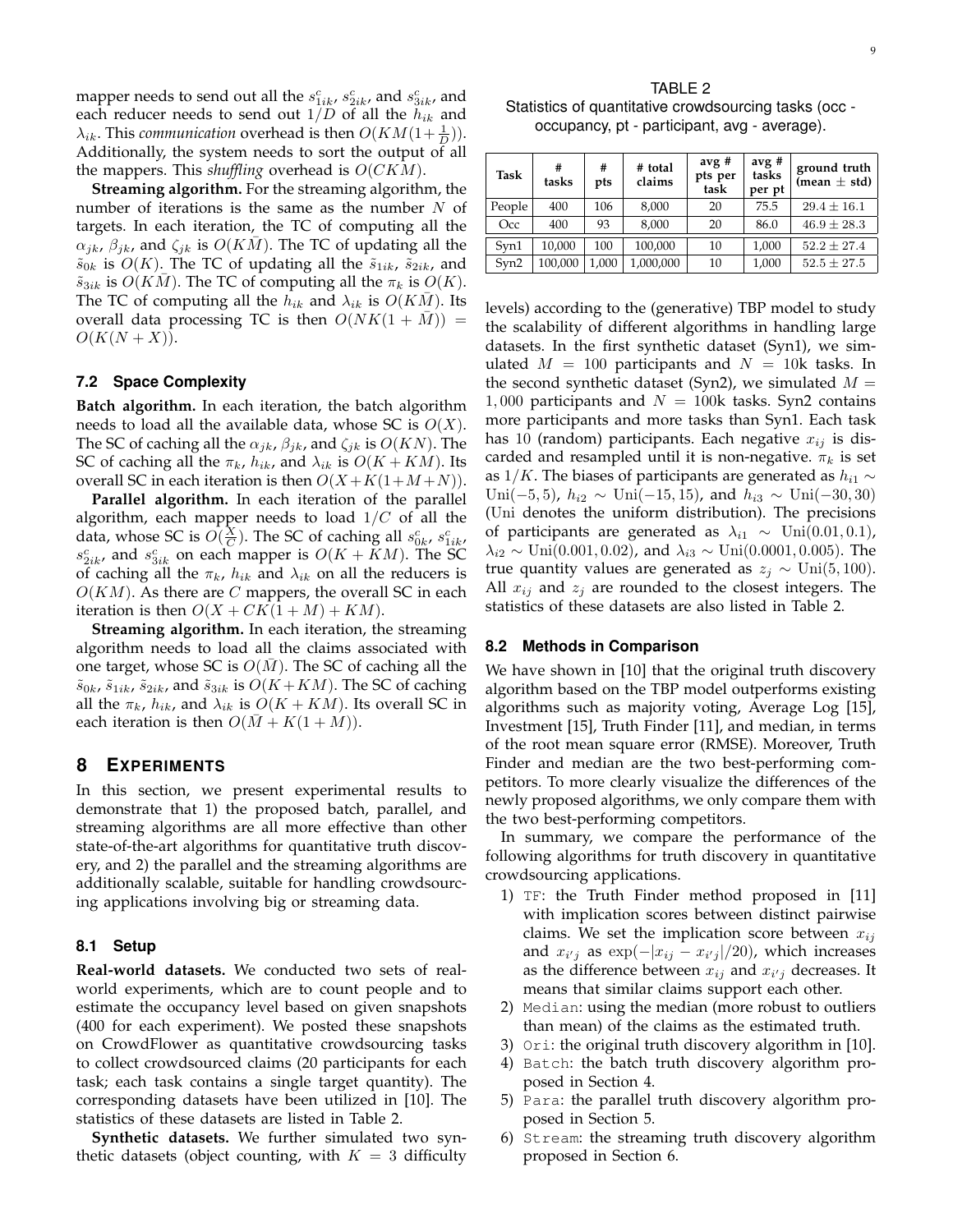

Fig. 4. RMSE on the people counting dataset. (a) RMSE vs. the number of participants per task  $(N = 200)$ . (b) RMSE vs. the number of tasks  $(M = 74)$ .



Fig. 5. RMSE on the occupancy estimation dataset. (a) RMSE vs. the number of participants per task ( $N = 200$ ). (b) RMSE vs. the number of tasks  $(M = 65)$ .

The last five algorithms round their outputs to respective closest integers.

## **8.3 Evaluation Metric**

**Error:** We use the RMSE to evaluate the effectiveness of an algorithm. The RMSE takes into account both the mean and the standard deviation of estimation errors. It is defined as RMSE =  $\sqrt{\frac{1}{N}\sum_j(\hat{z}_j - z_j)^2}$ . The RMSE penalizes larger errors more and a smaller RMSE indicates better performance (i.e., discovered "truths" are closer to true quantity values on average).

**CPU time:** We use the CPU time to evaluate the time efficiency of an algorithm. A shorter CPU time implies a faster algorithm.

**Space usage:** We use the number of non-empty elements in allocated arrays to evaluate the space efficiency of an algorithm. A smaller number implies a more space efficient algorithm.

All the algorithms are implemented in Matlab (Para is implemented using Matlab Parallel Computing Toolbox). All the experiments below are conducted on the UCLA Hoffman2 Cluster<sup>3</sup> with a maximum of 8 processors (limited by the user group). Each processor is equipped with an Intel Xeon CPU and 4GB RAM. We are unable to monitor the system memory through a Matlab script. Except Para, all the other algorithms are evaluated using a single processor. As the RMSE of Para does not depend on the number of processors used, but the CPU time does, we do not indicate the number of processors used when we report its RMSE, but we indicate that number when we report its CPU time. Each experiment is performed 20 times by randomly sampling the desired



Fig. 6. RMSE on the first synthetic dataset. (a) RMSE vs. the number of participants per task ( $N = 5k$ ). (b) RMSE vs. the number of tasks  $(M = 70)$ .



Fig. 7. RMSE on the second synthetic dataset. (a) RMSE vs. the number of participants per task ( $N = 50k$ ). (b) RMSE vs. the number of tasks  $(M = 700)$ .

number of entities. We only retain targets with at least 3 crowdsourced claims and participants with at least 20 claims (due to the requirement of  $strean$ ).

## **8.4 Effectiveness**

**Real-world datasets.** Fig. 4 plots the RMSEs of different algorithms on the people counting dataset. It is observed from Fig. 4(a) that the RMSEs of different algorithms obviously decrease as more participants join a task (we set  $N = 200$ ). Median results in smaller RMSEs than TF. Ori, Batch, Para, and Stream result in even smaller RMSEs than the strong competitor Median, showing their effectiveness. When the number of participants per task is 19, the RMSEs of these four algorithms are all about 30% smaller than that of Median.

Batch, Para, and Stream exhibit comparable performance as Ori, as they are different model inference algorithms for the same TBP model. We also observe that Para and Batch have exactly the same performance, as we have shown in Section 5.3 that Para only differs from Batch in how the data are partitioned and processed, but not in the final updating rules. We also observe that Batch performs better than Ori. This is because in Batch, the true quantity value  $z_i$  is treated as a latent variable, while in  $Ori, z_i$  is treated as a model parameter. As a consequence, Ori needs more data than Batch to reliably infer the values of more model parameters. Stream exhibits slightly better performance than Ori, but slightly worse performance than Batch and Para.

It is observed from Fig. 4(b) that the RMSEs of different algorithms are relatively stable or slightly decrease as more tasks are involved (we use 70% participants). These results show that participants' ability parameters can be accurately estimated when a sufficient number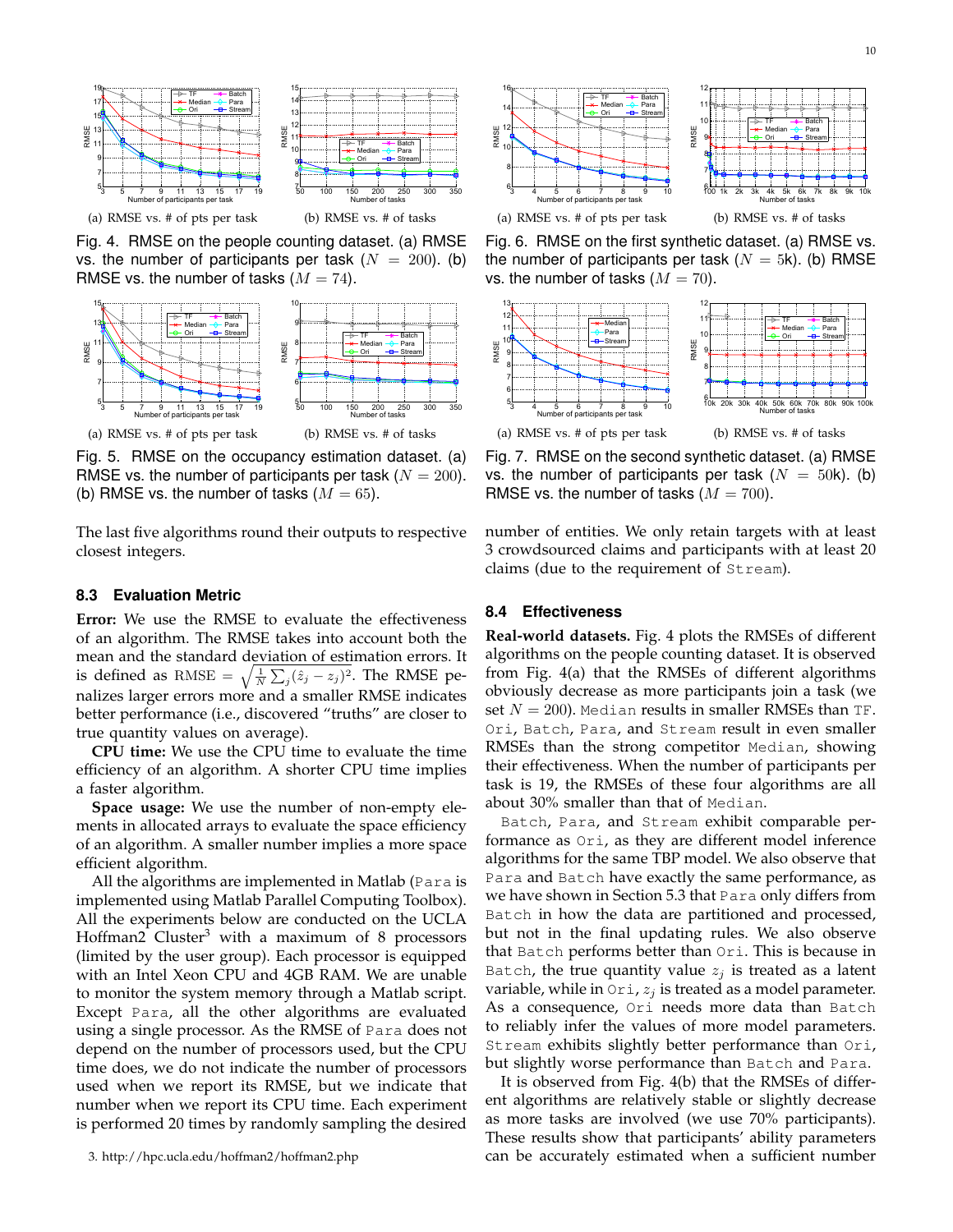

(a) CPU time vs. # of pts per task (b) CPU time vs. # of tasks Fig. 8. CPU time on the people counting task.

of tasks are performed, and adding more tasks will not lead to significant reduction in the RMSE.

Fig. 5 plots the RMSEs of different algorithms on the occupancy estimation dataset. We observe similar trends as those in Fig. 4.

**Synthetic datasets.** We also observe similar trends of RMSEs on the two synthetic datasets as those on the real-world datasets. Fig. 6 plots the RMSEs of different algorithms on the first synthetic dataset. It is observed in Fig. 6(a) that Ori, Batch, Para, and Stream all exhibit almost identical performance regardless of the number of participants per task (we set  $N = 5k$ ). It is observed in Fig. 6(b) that the RMSEs of different algorithms quickly decrease in the beginning when more tasks are involved (we set  $M = 70$ ). But these RMSEs become relatively stable after  $N = 1k$ . This is because each task in this synthetic dataset is worked on by only 10 participants (rather than 20 in the real-world datasets), and thus truth discovery algorithms need more tasks to reliably infer participants' ability parameters.

Fig. 7 plots the RMSEs of different algorithms on the second synthetic dataset. It is observed that TF, Ori, and Batch run into computational limitations (discussed next) on this dataset, while the relative performance of other algorithms is similar to that in Fig. 6.

#### **8.5 Time Efficiency**

**Real-world datasets.** Fig. 8 plots the CPU time (log scale) of different algorithms on the people counting dataset (we set  $N = 200$ ). As this dataset is small, we test Para with 2 processors. It is observed from Fig. 8(a) that all the CPU time increases slightly as more participants join a task. Median is the most time efficient, which can finish processing 200 tasks, each with 19 participants in less than 0.01 second. Stream follows, it can finish processing these tasks in around 0.05 second. As Para has additional communication and shuffling overhead, its CPU time is longer than Batch on this small dataset. Batch is more time efficient than  $Ori$ , as its M-step has closed forms, while Ori's does not.

It is observed from Fig. 8(b) that all the CPU time obviously increases as more tasks are involved (we use 70% participants), except Para, whose CPU time seems to be dominated by its communication overhead.

**Synthetic datasets.** Fig. 9 plots the CPU time of different algorithms on the first synthetic dataset. Para# denotes Para with # processors, where # ranges from 2



Fig. 9. CPU time on the first synthetic dataset.



(a) All the CPU time (b) CPU time of Batch and Para Fig. 10. CPU time on the second synthetic dataset.

to 8. It is observed from Fig. 9(a) that Median is the most time efficient, followed by Stream. When processing 10k tasks, Median and Stream take around 0.6 second and 2.4 seconds respectively. TF is the most time-consuming as it needs to assign pair-wise implication scores between distinct claims. Its CPU time increases quickly as more tasks are involved, which exceeds 1,000 seconds when processing 6k tasks. As a consequence, TF is not suitable for processing big data. The CPU time of TF can be much shorter if we do not assign implication scores. However, the resulting RMSEs are much larger.

To more clearly observe the differences between Batch and Para#, we plot in Fig. 9(b) their CPU time on the linear scale. It is observed that Para2 is more time efficient than Batch when the number of tasks is larger than 3k, and Para4, Para6, and Para8 are more efficient than Batch when the number of tasks is larger than 2k. Para8 is the most efficient when the number of tasks is larger than 5k. It can process 10k tasks in 29 seconds, much shorter than 106 seconds of Batch.

Fig. 10 plots the CPU time of different algorithms on the second synthetic dataset. It is observed that TF has excessively long CPU time which exceeds 20 hours when processing 20k tasks. Ori has a CPU time of 50.0 minutes and Batch has a CPU time of 9.2 minutes when processing 30k tasks. TF is forced to terminate by the UCLA Hoffman2 Cluster when the number of tasks is larger than 20k, as its CPU time exceeds 24 hours. Ori and Batch cause an "out of memory" error when the number of tasks is larger than 30k. As a result, these methods are not able to handle large datasets. In contrast, Median, Para, and Stream still work when the number of tasks is 100k, showing their scalability. Para8 is the most time efficient among the variants of Para. Para8 takes 373 seconds (6.2 minutes) to process 100k tasks, compared with 1340 seconds (22.3 minutes) of Para2.

Note that, when new claims arrive over time, Median and Stream can perform incremental truth discovery.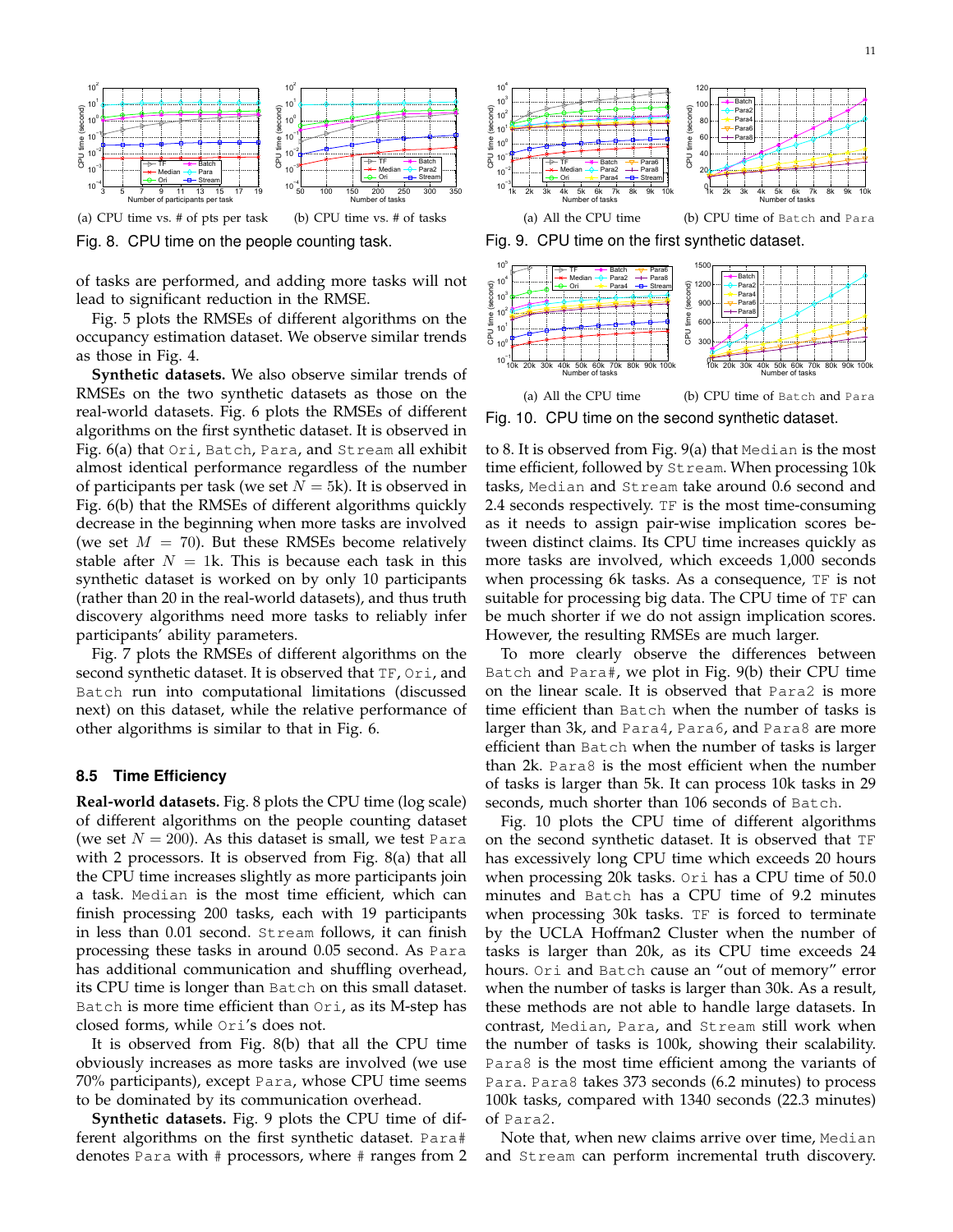

Fig. 11. Speedup curves (the speedup at  $P$  is defined as the ratio of the CPU time for one processor to the CPU time for  $P$  processors).

Their CPU time depends on the number of incremental tasks processed. In contrast, other algorithms need to process all the cumulative data. Their CPU time depends on the number of cumulative tasks processed.

**Speedup.** We now examine the speedup of using multiple processors (Para) over using one processor (Batch). In our problem, we define the speedup at  $P$  as the ratio of the CPU time for one processor to the CPU time for  $P$  processors. Fig. 11 shows the speedup on the first synthetic dataset (Syn1) with 10k tasks, the second synthetic dataset (Syn2) with 30k tasks, and the ideal curve (i.e., a straight line with slope 1). It is observed that the speedup curve of Syn2 with 30k tasks is closer to the ideal curve. This makes sense as there is more processing workload versus communication overhead for Syn2. In other words, the speedup is more salient when using multiple processors for heavier processing workload.

## **8.6 Space Efficiency**

Fig. 12 plots the space usage (in terms of the number of non-empty elements in allocated arrays) of different algorithms on Syn1. The space usage of Para# is the overall usage across all the processors. It is observed that Median is the most space efficient, as it is a model-less method that works on one target and associated claims each time. Stream follows, as it also works on one target and associated claims each time. However, it needs to cache sufficient statistics and model parameters. Para consumes more space than Stream as it needs to load all the data chunks over the processors. The space usage of the variants of Para does not differ too much, as the space used by the raw data dominates. Batch and Ori consume more space than Para, as they need to cache expectations on all the targets while Para needs to cache sufficient statistics on all the participants. Since usually  $M \ll N$ , Para is more space efficient. Finally, TF is the most space-consuming as it performs matrix operations on all the distinct claims for all the targets.

# **9 DISCUSSION AND FUTURE WORK**

**Which algorithm to choose?** Given a computing system, we can first run Batch on a small dataset and examine the memory usage and the execution time. We can then predict them given a large dataset. If the predicted memory usage exceeds the available system memory or the execution time exceeds expectation, we should not



Fig. 12. Space usage on the first synthetic dataset. (a) Space usage vs. the number of participants ( $N = 10k$ ). (b) Space usage vs. the number of tasks  $(M = 100)$ .

choose Batch. If we have enough hardware and prefer good performance, we might choose Para. If we have limited hardware and we can tolerate slight performance loss, we might choose Stream.

If truth discovery needs to be performed in data streams where claims about time-varying target quantities arrive over time, we might choose Stream as it can perform incremental truth discovery without processing historical data. If the target quantities do not change over time while the number of claims per target is unbound, then all these algorithms need to be rerun on both historical and new data from time to time.

**Exploiting alternative parallel processing frameworks.** We currently exploit the MapReduce framework [19] to enable parallel truth discovery. There are also alternative parallel processing frameworks with different design principles such as the resilient distributed datasets [25] that can be exploited in the future.

**Theoretical analysis.** Results on the effectiveness of the streaming algorithm in this paper are empirical. In the future, we may analyze the theoretical performance of the streaming algorithm, compared with others.

**Alternative modeling.** Besides modeling the task difficulty in the TBP model, we can also consider to model direct dependency of participants' ability parameters on the latent truth in the future.

# **10 RELATED WORK**

Research in crowdsourcing has gained rapid growth in recent years [1]. Crowds have been explored to perform various Human Intelligence Tasks (HITs) such as largescale image classification [13], transcription [26], and word processing [3]. Besides performing such HITs on crowdsourcing platforms such as the Amazon Mechanical Turk  $(AMT)^4$  and CrowdFlower<sup>5</sup>, crowds have also been utilized to detect and report events in the physical world, e.g., to detect earth quakes [27], to detect desired flora on campus [28], and to detect social disorder in public places [29].

However, these useful applications may be impaired by unskilled or sloppy crowd participants who provide low-quality data. As a consequence, it is important to

<sup>4.</sup> https://www.mturk.com/mturk/welcome.

<sup>5.</sup> http://www.crowdflower.com.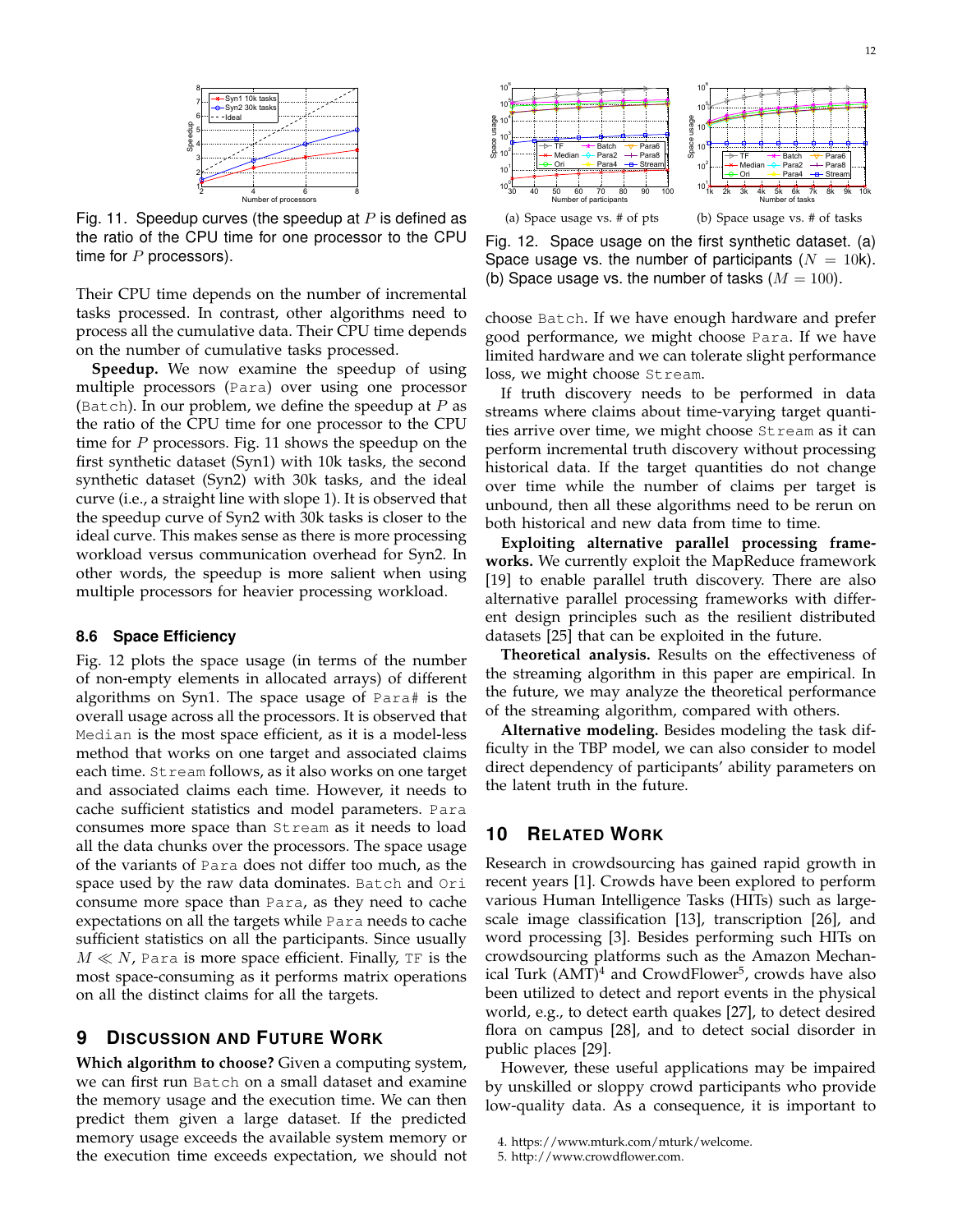develop truth discovery algorithms which can automatically discover the truths from possibly conflicting and noisy crowdsourced data.

In the domain of truth discovery from conflicting Web information, Yin et al. [11] proposed truth finder, which is a transitive voting algorithm with rules specifying how votes iteratively flow from sources to claims and then back to sources. Pasternack and Roth [15] proposed AverageLog, Investment, and PooledInvestment algorithms. Zhao et al. [17] proposed a more principled probabilistic approach which can automatically infer true claims and two-sided source quality.

In the domain of aggregating conflicting claims in crowdsourcing applications, Dawid and Skene [30] modeled the generative process of the claims by introducing source ability parameters. Whitehill et al. [12] further included the task difficulty in the model. Welinder et al. [14] proposed a model consisting of worker compatibility for each task. Wang et al. [16] proposed a model for truth discovery in social sensing. They further extended their model to consider potentially dependent information sources in [31]. Baba et al. [32] proposed a model for truth discovery in general crowdsourcing tasks such as article writing and logo design. Ouyang et al. [33] proposed a model for truth discovery in crowdsourced detection of spatial events.

Nevertheless, these methods are mainly designed for categorical or even binary truth discovery, and thus they do not directly apply or are not effective for quantitative truth discovery problems. Although we have proposed the TBP model in [10] and have shown that TBP is more effective than existing methods for quantitative truth discovery, the original model inference algorithm is unfortunately not scalable. Recently, Wang et al. proposed a recursive truth discovery algorithm in [18]. However, it is for binary truth discovery and is not applicable to our problem. Moreover, it utilizes the classical recursive parameter estimation algorithm [23], which is difficult to be applied to our problem (discussed in Section 6).

In this paper, we first develop a new batch truth discovery algorithm based on the TBP model, which decouples the inferences of target-related and participantrelated parameters. We then examine its structure and exploit the MapReduce framework [19] to develop a parallel algorithm. Finally, we exploit the on-line EM algorithm [20] to develop a streaming algorithm. We demonstrate that the parallel and the streaming algorithms are both effective and scalable.

# **11 CONCLUSION**

In this paper, we propose new parallel and streaming truth discovery algorithms for quantitative crowdsourcing applications involving big or streaming data. Through extensive experiments, we demonstrate that both algorithms are effective. Moreover, the parallel algorithm can efficiently perform truth discovery on large datasets, and the streaming algorithm can efficiently perform truth discovery both on large datasets

and in data streams. They can thus support effective and scalable truth discovery in large-scale quantitative crowdsourcing applications.

# **ACKNOWLEDGEMENTS**

This research is based upon work supported in part by the U.S. ARL and U.K. Ministry of Defense under Agreement Number W911NF-06-3-0001, and by the NSF under award CNS-1213140. Any opinions, findings and conclusions or recommendations expressed in this material are those of the author(s) and do not necessarily reflect the views or represent the official policies of the NSF, the U.S. ARL, the U.S. Government, the U.K. Ministry of Defense or the U.K. Government. The U.S. and U.K. Governments are authorized to reproduce and distribute reprints for Government purposes notwithstanding any copyright notation hereon.

# **REFERENCES**

- [1] Alexander J Quinn and Benjamin B Bederson. Human computation: a survey and taxonomy of a growing field. In *CHI*, pages 1403–1412. ACM, 2011.
- [2] Aniket Kittur, Ed H Chi, and Bongwon Suh. Crowdsourcing user studies with mechanical turk. In *CHI*, pages 453–456. ACM, 2008.
- [3] Michael S Bernstein, Greg Little, Robert C Miller, Björn Hartmann, Mark S Ackerman, et al. Soylent: a word processor with a crowd inside. In *UIST*, pages 313–322. ACM, 2010.
- [4] Greg Little, Lydia B Chilton, Max Goldman, and Robert C Miller. Exploring iterative and parallel human computation processes. In *Proceedings of the ACM SIGKDD workshop on human computation*, pages 68–76. ACM, 2010.
- [5] Omar F Zaidan and Chris Callison-Burch. Crowdsourcing translation: Professional quality from non-professionals. In *HLT*, pages 1220–1229. ACL, 2011.
- [6] Aftab Khan, James Nicholson, Sebastian Mellor, Daniel Jackson, Karim Ladha, et al. Occupancy monitoring using environmental & context sensors and a hierarchical analysis framework. In *BuildSys*. ACM, 2014.
- [7] Cong Zhang, Hongsheng Li, Xiaogang Wang, and Xiaokang Yang. Cross-scene crowd counting via deep convolutional neural networks. In *CVPR*. IEEE, 2015.
- [8] Jim Robbins. Crowdsourcing, for the birds. http://www.nytimes. com/2013/08/20/science/earth/crowdsourcing-for-the-birds. html, 2013. [Online; accessed 16-Dec-2015].<br>Enricko Lukman. Indonesian voters
- [9] Enricko Lukman. Indonesian voters are crowdsourcing ballot counts to protect against election fraud. //www.techinasia.com/kawal-suara-indonesia-voterscrowdsourcing-ballot-counts-protect-election-fraud, 2014. [Online; accessed 16-Dec-2015].
- [10] Robin Wentao Ouyang, Lance Kaplan, Paul Martin, Alice Toniolo, Mani Srivastava, and Timothy J Norman. Debiasing crowdsourced quantitative characteristics in local businesses and services. In *IPSN*, pages 190–201. ACM, 2015.
- [11] Xiaoxin Yin, Jiawei Han, and Philip S Yu. Truth discovery with multiple conflicting information providers on the web. *IEEE TKDE*, 20(6):796–808, 2008.
- [12] Jacob Whitehill, Ting-fan Wu, Jacob Bergsma, Javier R Movellan, and Paul L Ruvolo. Whose vote should count more: Optimal integration of labels from labelers of unknown expertise. In *NIPS*, pages 2035–2043, 2009.
- [13] Vikas C Raykar, Shipeng Yu, Linda H Zhao, Gerardo Hermosillo Valadez, Charles Florin, et al. Learning from crowds. *The Journal of Machine Learning Research*, 99:1297–1322, 2010.
- [14] Peter Welinder, Steve Branson, Pietro Perona, and Serge J Belongie. The multidimensional wisdom of crowds. In *NIPS*, pages 2424–2432, 2010.
- [15] Jeff Pasternack and Dan Roth. Knowing what to believe (when you already know something). In *COLING*, pages 877–885. Association for Computational Linguistics, 2010.